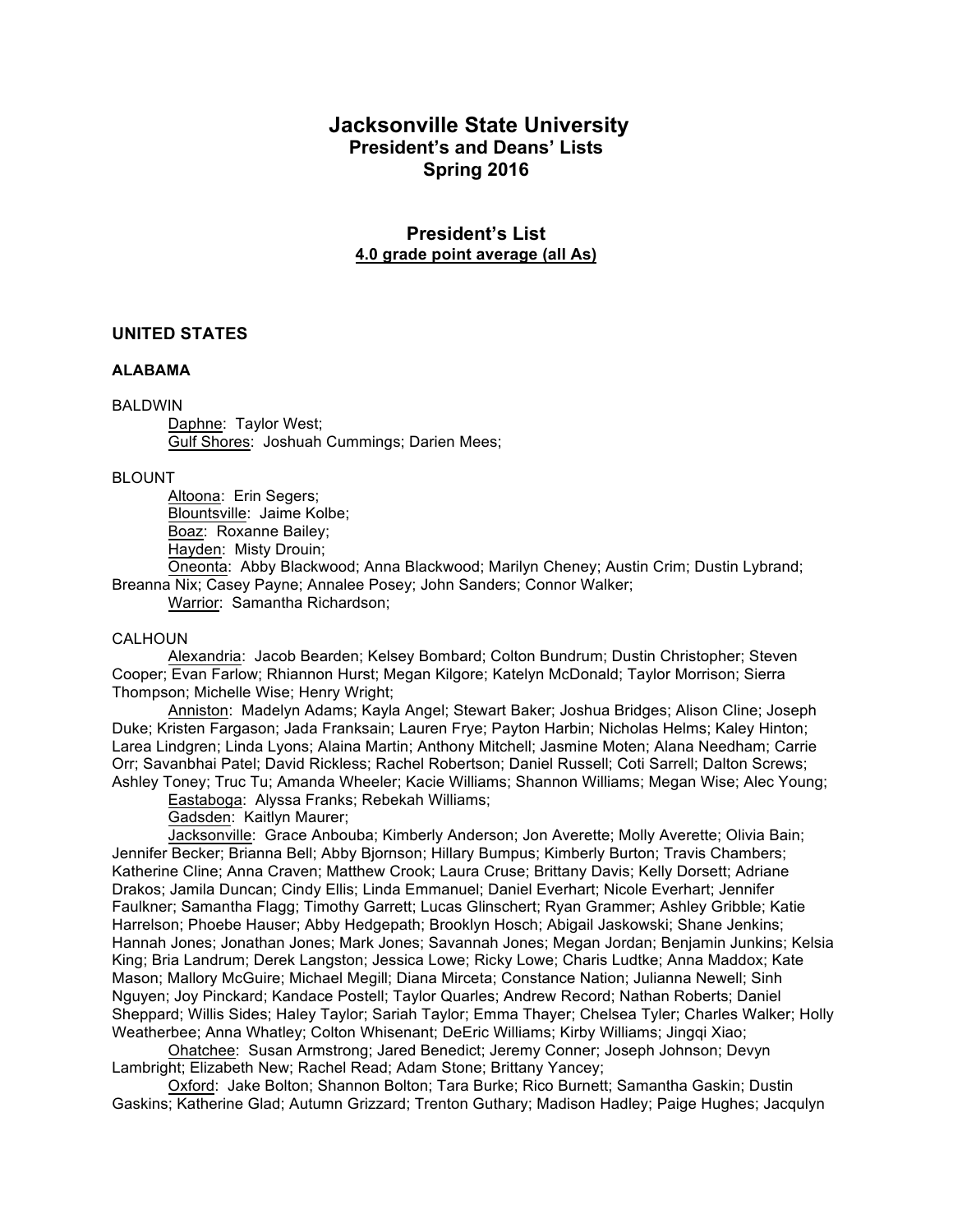Law; Jamie Ligon; Kelly Manley; Christopher Mellon; Stephen Muncher; Allie Renfroe; Robert Simpson; Aubrey Watts;

Piedmont: Kayla Allen; Chandler Brock; Andrew Epperson; Daniel Faucett; Nathan Faucett; Skylar Fontaine; James King; Jessica Moses; Dennis Roden; Laura Rogers; Brittani Studdard;

Weaver: Alexis Baker; Madelynn Barker; Austin Falk; Summer Jenkins; Bobby Mikel; Matthew Palmer; Kyle Seckinger; Cheyenne Strickland; Jonathon Vinson;

Wellington: Mary Bryant; Faith Griffith; Whitney Roberson; Rana Taylor;

### CHEROKEE

Cedar Bluff: Carla Hoang; Evan McBurnett; Savannah Norton; Emily Roberts;

Centre: Destiny Briant; Lucas Briant; Kristopher Daye; Carly Durden; Lauren Griffin; Kaitlyn Ledbetter; Jenna Locklear; Bryan Luna; Kerry Roberts; Megan Shaw; Heather Stephens; James Surrett; Katherine Wester; Kelsey Young;

Leesburg: Candace Blanchard; Dennis Bradley; Dana Carroll; Jessica Cook; Piedmont: Jacob Black; Darian Gaines; Chelsea Haggard; Emory Reedy; Whitney Wood; Sand Rock: Cameron Mackey; Victoria Myrick;

#### CLARKE

Grove Hill: Abbey Walker;

### **CLAY**

Ashland: Amber Gibson; Credesha Odem; Jillian Peek; Courtney Williamson; Lineville: Megan Cagle; Jordan Harris; Kayla Medforth; Talladega: Courtney Phillips:

# **CLEBURNE**

Heflin: Cassidy Bolt; Steven Brimer; Devan Mcguire; Leah Mobley; Rebecca Rollins; Constance Swindle; Jessica Turley;

Ranburne: Shelby Brown; Brandy Cook; Linda Wood;

#### CRENSHAW

Brantley: Chasity Tillis; Rutledge: Shanele Cobb;

# CULLMAN.

Arab: Brandon Moman;

Cullman: Caroline Arnold; Nathaniel Burnham; Sadie Gregory; Jessica Horton; Katie Peyton;

John Sterling;

Holly Pond: Ashley Fortner;

#### DALE

Newton: Tina Tollett;

### DALLAS

Selma: Jacob Adams; Jamia Elizabeth Coleman;

#### DEKALB

Boaz: Bailey Duvall: Collinsville: Marshall Holloway; Crossville: Michael Davis; Derek Peacock; Dawson: Autumn Coffey; Flat Rock: Alicia Bearden; Fort Payne: Jessica Jimenez; Zachary McCurdy; Daniel Miradakis; Christopher Owen; Samantha Pyron; Taylor Rogers; Candace Thompson; Brooklyn Trotman; Laura Twilley; Ashley Wells; Fyffe: Taylor Bowen;

Groveoak: Daniel Mayes; Erin Wilborn;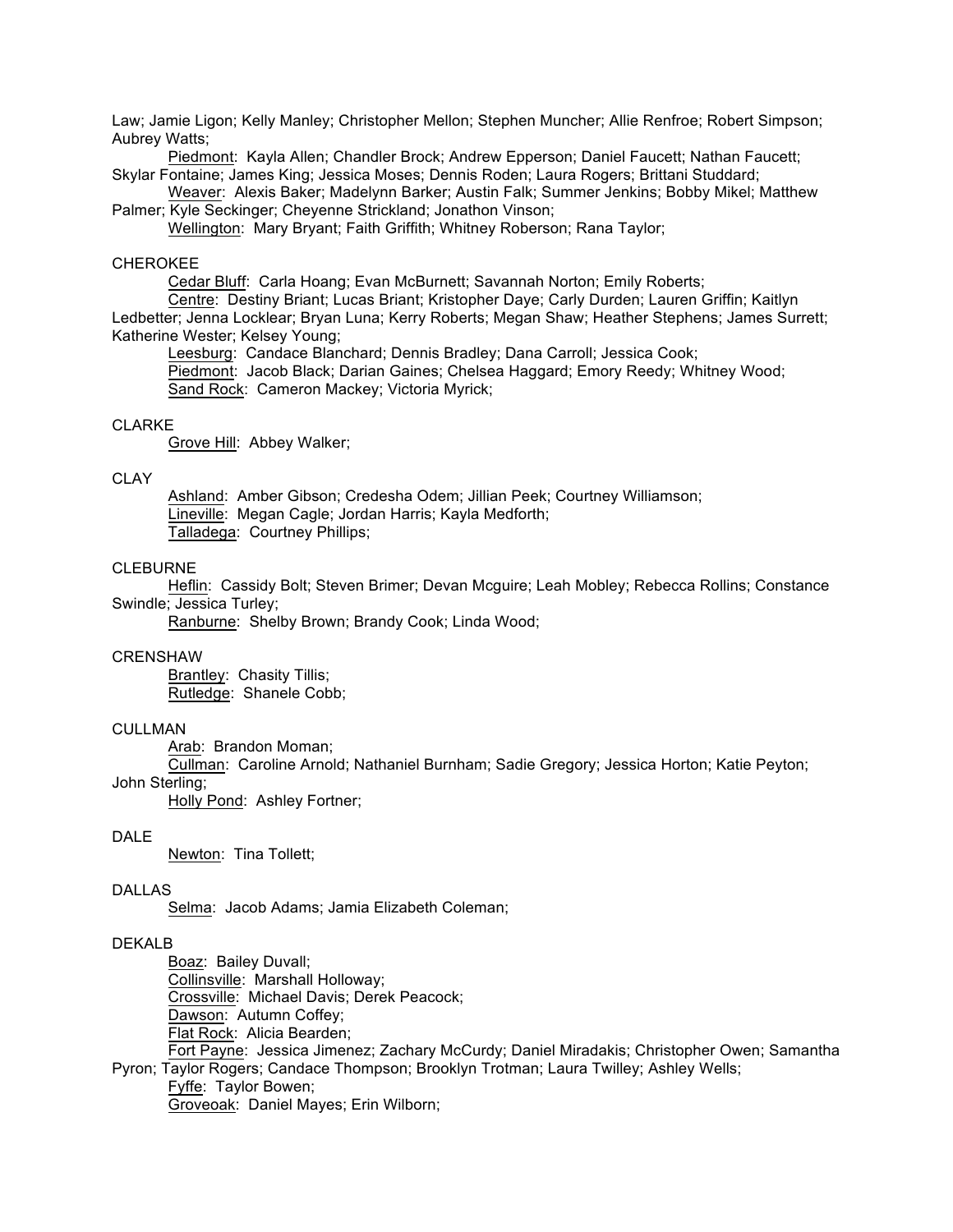Henagar: Julie Corbin; Lora Corbin; Sawyer McKay; Victoria Townson;

Rainsville: Kelsey Bowman; Chandler Brown; Allison Bryan; Megan Gray; Jillian Johnson; Brittney Jolley; Ian Richards; Jared Underwood;

Valley Head: Kendall Durham; Nathaniel Pierson;

#### ETOWAH

Altoona: Tyler Moody; Jody Snead;

Attalla: Stephen Duenas; Jesse Groover; Shelley Hensley; Seth Stanfield;

Boaz: Matthew Dunn; Selena Tarvin;

Collinsville: Kaeley Samples;

Gadsden: Molly Abercrombie; Kathleen Abraham; Victoria Beck; Courtney Clayburn; Ashton Davis; Ethan Dillard; Kimberly Farley; Riley Foster; Ashley Harrell; Julia Hooper; Steven Jones; Amy King; Kaylee Kwan; Lauren Lee; Katelyn McGinity; Morgan Means; Shila Miller; Nicki Rodgers; Heather Short; Chassidy Taylor; Tristin Terry; Lance Watkins;

Gallant: Torey Smith;

Glencoe: Austin Brown; Spencer Brown; Tinzley Giles; Sarah Tinker;

Hokes Bluff: Tara Farmer; Samantha Farrell; Morgan Lyles; Julian Maise; Dylan Mckee; David Murray; Kaleigh Pledger; Haley Shields; Hunter Walden;

Piedmont: Benjamin Amberson; Marie McBurnett;

Rainbow City: Sydney D'Eath; Sara Fox; Jerresa Gelpi; Katherine Harwell; Seth Henry; Haley Holmes; Halely Jenkins; Karrie Kuzmicki; Santana Mckinney; Taylor Tidmore;

Southside: Lacee Anderson; Kaycee Battles; Allison Biddle; Anna Bowden; Daysha Butler; Michael Campbell; Dantley Coker; Kendall Gulledge; Adam Higgins; James McGee; Sarah McGee; Leighton Parton; Austin Powell; Jordan Rich; Hannah Riggan; Jade Sexton; Caitlyn Shoemaker; Kennedy Shoemaker; Leah Thacker;

Walnut Grove: Bethany Jones;

#### FAYETTE

Berry: Dylan McMurrey;

#### FAYETTE

Fayette: Breon Moore;

#### **HALE**

Moundville: Emily Schulz;

### **JACKSON**

Bryant: Josiah Ballard; Alaina Durham; Alannah Knight; Dutton: Amber Gilbert; Henagar: Ella Denes; Higdon: Amanda Miles; Pisgah: Brady Flippo; Scottsboro: Cody Scheurich; Holly Sparkman; Section: Meagan Myrick; Devan Wilbanks;

#### **JEFFERSON**

Adamsville: Briauna Patterson;

Birmingham: Martinas Burns; Jalyn Gibson; Elijah Jenkins; Terry Peake; Michael Presley; Chelsi Reynolds; Khiry Smith; Daniel Steele;

Fairfield: Kaley Stephens; Fultondale: Andrew Hunter; Hoover: Joel Branham; Hueytown: Lillidra McCray; Irondale: Brian Whitworth; Leeds: Jeremy Clark; James Files; Mount Olive: Kimberly Wilson;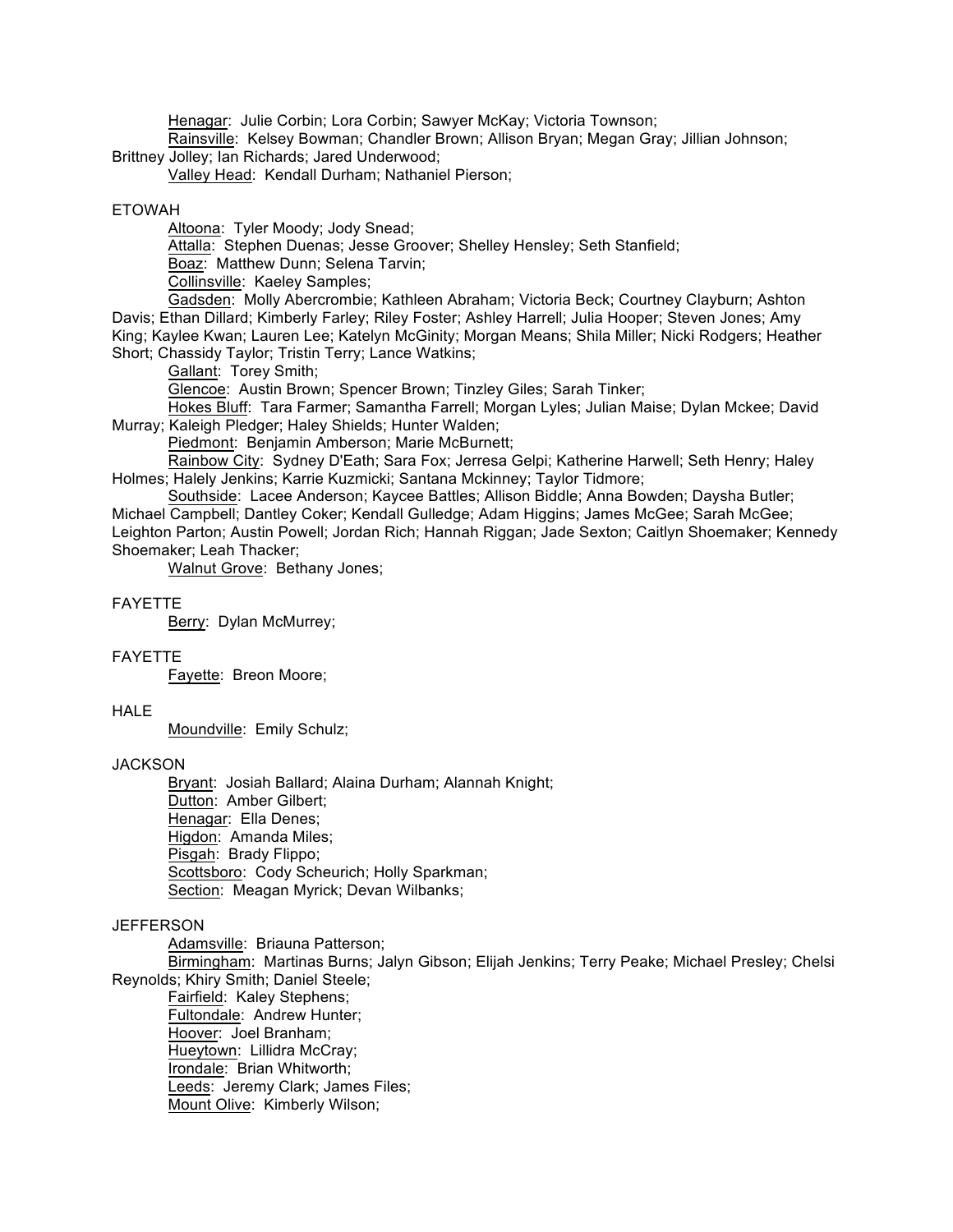Pinson: Candice Ficarra; Pleasant Grove: Daniel Jones; Kayla Melvin; Trussville: Casey Dunn; Lisa Henderson; Abigail Royston; Jennie Tanner; Warrior: Hannah Helmers; James Walker; Joshua Walker;

#### LAMAR

Vernon: Amber Pruitt;

### LAWRENCE

Danville: Kelsey Rae Walling; Trinity: Jada Nowak;

### LEE

Auburn: Katelyn Boone;

### LIMESTONE

Athens: Katelyn Kucejko; Samantha Rhinerson; Madison: Kyle Whitaker;

### MADISON

Gurley: Brittany Brooks; Harvest: Janet Jones; Erin Whetzel; Hazel Green: Joshua Broadley; Kristy Byrom; Natalie Hargrave; Huntsville: Amanda Cain; Alexa Daugherty; Emily Gangl; Blake Owens; Kristen Page; Tristen Palmer; Hilary Trapani; Hunter Wade; Madison: Cheyenne Beacraft; Brooke Holland; Bobbie Hoskins; Peyton Wahl;

New Market: Merissa Crowell; Ashlyn Turner; Owens Cross Roads: Alyson Smith;

### MARENGO

Demopolis: Courtney Lawrence;

### MARION

Winfield: Maxwell Erb;

# MARSHALL

Albertville: Jacob Barkley; Jose Calderon-Reyes; Trevor Grimes; Macy Hallmark; Sarah Hawkins; Riley Jones; Caitlin Smith; Katelyn Soper; Lydia Wherry; Jared Woodham; Emily Woodruff; Jordan Younghouse; Glorie Zirkelbach;

Arab: Jayna Densmore; Jacen Garrett; Makayla Isley; Madeline Paris; Paige Townsend;

Boaz: Haley Ballentine; Brianna Crowden; Justin Maroney; Emily Powell;

Guntersville: Alexi Betterton; Sarah Downs; JaMeshia Groce; Kelly Kennedy; Bethany Langner; Morgan O'Dell; Breanna Swords; Rebecca Williams;

Horton: Patricia Kyle-Bailey;

Scottsboro: Christian Harris; Janice Saint;

Union Grove: Hannah-Rose Rutherford;

### MONTGOMERY

Montgomery: Perah Brown; Reanna Missildine; Ashley Shuford; Kaiyla Zeringue;

#### MORGAN

Hartselle: Adam Allen; Somerville: Sawyer Vernon;

# MORGAN

Decatur: Carlton Brown; Theresa Clark; Alyssa Franks; Lauryn Garner;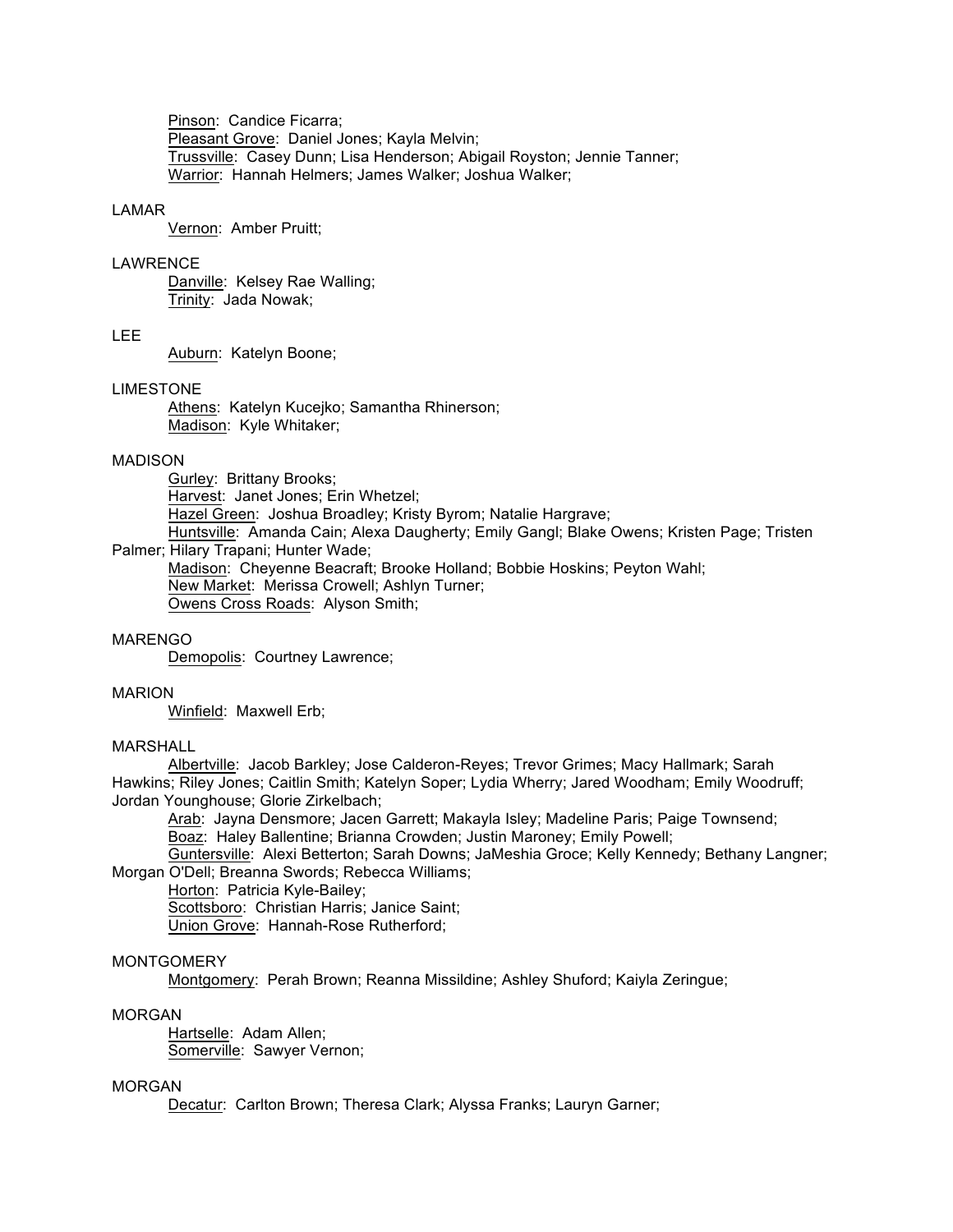Eva: Jessika Holmes;

#### RANDOLPH

Roanoke: Kimberly Burke; Kristen Norred; Wedowee: Tyler Marable; Woodland: John Jackson; Anna Traylor;

# RUSSELL

Phenix City: Brittany Pell; Chase Silvani; Zachary Youngstrom;

# SAINT CLAIR

Ashville: Justin Farmer; Jasmine Jovzpary; Jacob O'Dell; Cropwell: Kelsie Hughes; Moody: Aleshia Scogin; Odenville: Colby Christian; Pell City: Heather Bowman; Melanie Fleming; Kelsey McCurry; Meredith Sherrell; Ragland: Malin Barber; Aaron Jackson; Remlap: Blake Wilson; Springville: Sierra Edwards; Kaitlyn Martin; Steele: Mollie Huff; Anthony Looney; Destiny Montgomery;

### **SHELBY**

Alabaster: Heidi Frings; Wesley Robinson; Janet Wiles; Madison Wright; Chelsea: Katie Morris; Harpersville: Jason Darty; Pelham: Dana Allen; Robert Rushton; Katie Terry; Sterrett: Kendall Fuller;

#### TALLADEGA

Childersburg: Sarah Cobb; Amanda Crumpton; Carlee Slay; Eastaboga: Kayla Jackson; Lincoln: Kristina Haynes; Adam Johnston; Shelton McIlwain; Caitlin Owens; Munford: Tiffany Brown; Patrick Hubbard; LaTiffany Jenkins; Jerrica Lindsey; Stacy Ruiz; Tracy

# Ruiz;

Oxford: Ryleigh Clark; Bailey Heflin; Daniel Kang; James McKinney; Mary Ostrander; Emily Ramsey; Lauren Spurlin;

Sylacauga: Jordan Lucas; Malena Meade;

Talladega: Isabel Cooley; Nina Moxley; Muneef Sandila; Austin Smith;

### TUSCALOOSA

Lake View: John Craft; Northport: Peter Kimbrell;

### WALKER

Cordova: Tyler Gay; Jasper: Chau Nguyen; Haley Wilkes; Nauvoo: Emily Manasco;

### **WINSTON**

Haleyville: Ashley Adamson; Ashlyn Jones;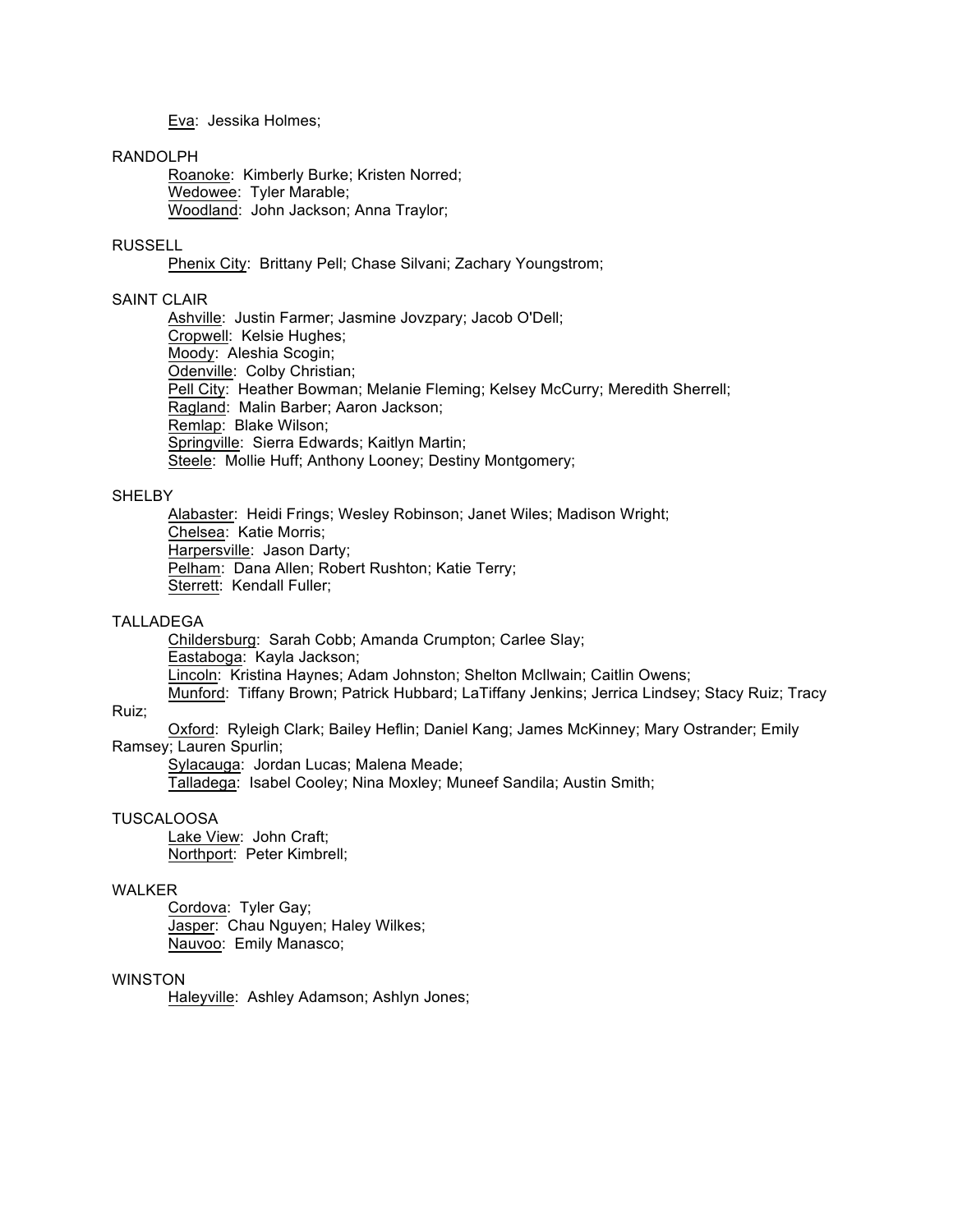# **CALIFORNIA**

#### LANCASTER

Lancaster: Kristen Borough;

#### RIVERSIDE

Riverside: Hannah Bryant;

# **FLORIDA**

**ESCAMBIA** Pensacola: Loren Moorer;

#### OKALOOSA

Fort Walton Beach: Melynda Bradley; Charles Sasser;

# VOLUSIA

Enterprise: Kevin LaForest;

# WALTON

Miramar Beach: Miranda Ladd;

# **GEORGIA**

### BARTOW

Cartersville: Sarah Boothe; Judith Dixon; White: Mikayla Willis;

#### **CARROLL**

Bowdon: Julia McCormick; Carrollton: Daniel Allen; Amanda DeGraff; Villa Rica: Jerry Adair; Margaret McCrina;

# CHATTOOGA

Cloudland: Courtney Murray; Summerville: Thomas Bryant; Hannah Coffman; Wade Lanier; Trion: Kassandra Pledger;

# COBB

Marietta: Sarah Johnson; David Jordan; Ryan Rogers;

# COWETA

Sharpsburg: Emily Smith;

# DOUGLAS

Douglasville: Janesha Butler; Lana Fontenot; Alana Ivey; Avery Rains;

# FAYETTE

Fayetteville: William Daprano; Kailey Inhulsen; Peachtree City: Melissa Mathews;

# FLOYD

Lindale: Aubrey Beall; Rome: Georgia Bratton;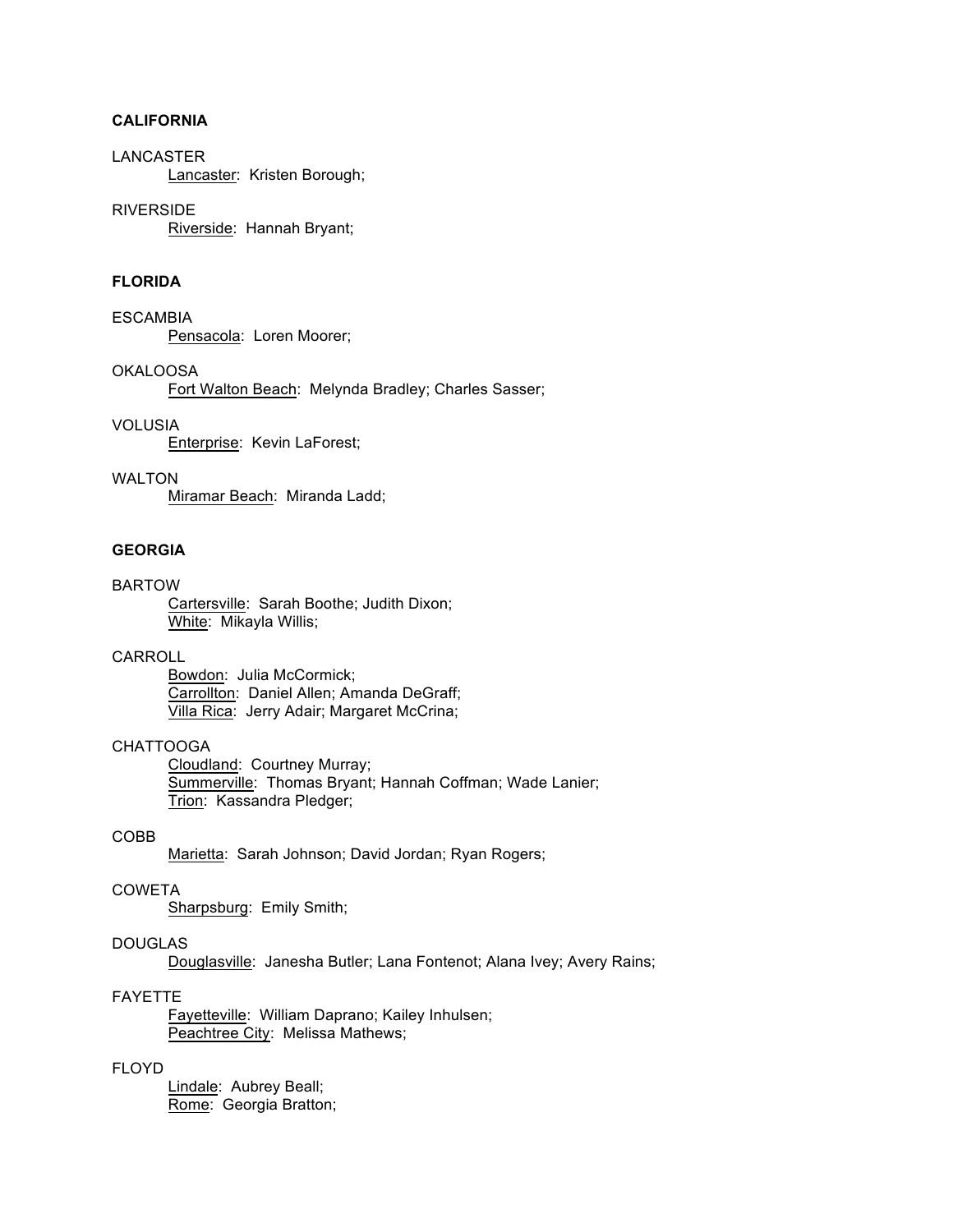Silver Creek: Jennifer Lively; Thomas Osborne;

# FULTON

Alpharetta: Dayja Simon; Atlanta: Jordan Andrews;

# HARALSON

Bremen: Madison Treadwell;

# **HENRY**

Jackson: Jonathan Topping; Mcdonough: Drew Bradley; McDonough: Juells McLeod;

# MUSCOGEE

Columbus: Stephanie Lewis;

# PAULDING

Dallas: Kaitlin Gray; Ashton Stevens; Douglasville: Claudia Hess;

# POLK

Cedartown: Rebecca Roberts;

# SPALDING

Griffin: Katelyn Schneider;

# **TROUP**

West Point: Angie Higgins;

WHITFIELD Dalton: Emily Weathers;

# **HAWAII**

HONOLULU Kaneohe: Casey McMurry;

### **ILLINOIS**

**CHAMPAIGN** Rantoul: Brent Daugherty;

# COOK

Elgin: Samantha Bohne; Steger: Stephanie Alcott;

# **DEWITT**

Farmer City: Kaitlyn Zelhart;

# LASALLE

Ottawa: Mackenzie Rombach;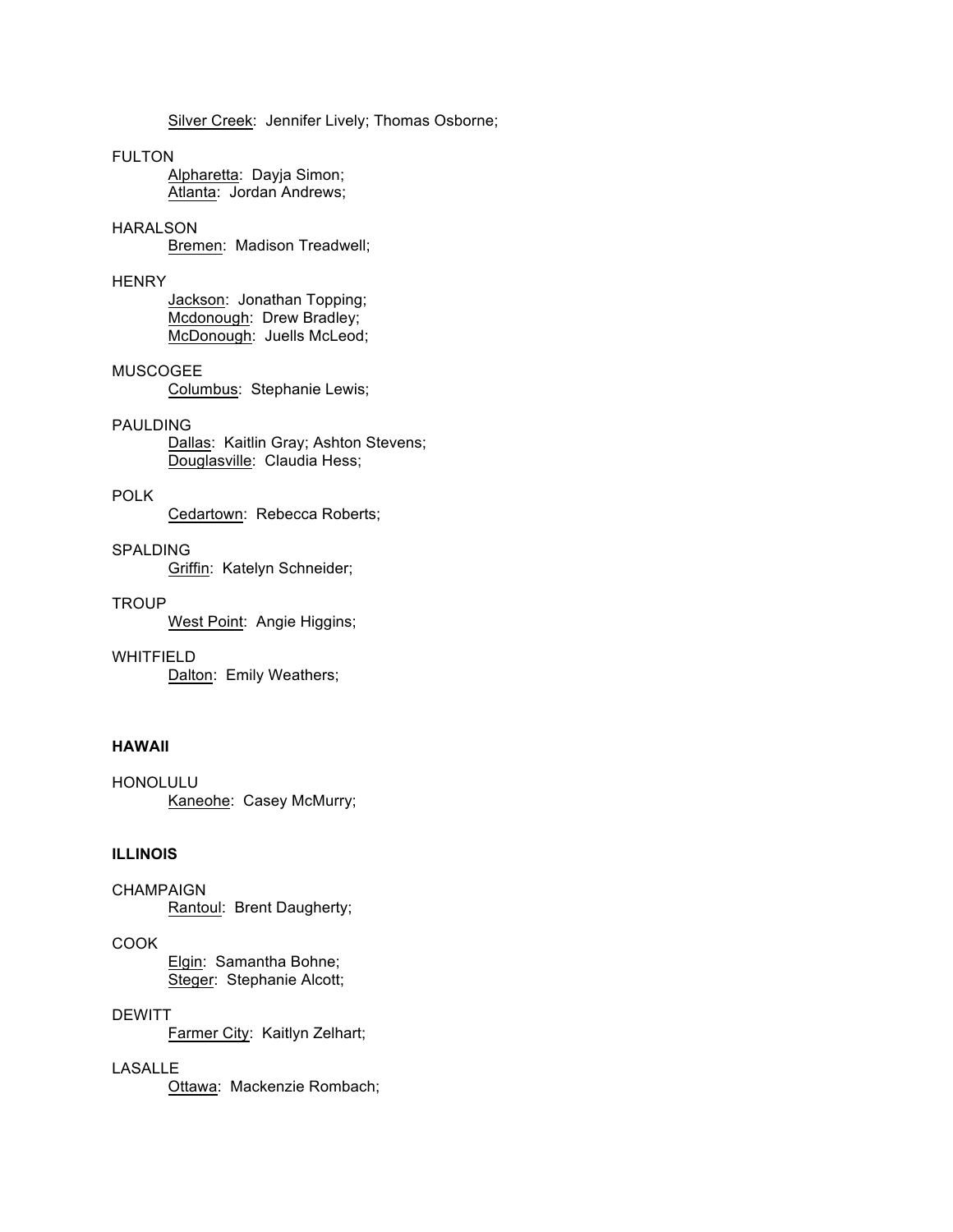# **MAINE**

PENOBSCOT Stetson: Claire Petersen;

# **MISSISSIPPI**

LEE Tupelo: Alina Usyk;

# **NORTH CAROLINA**

MECKLENBURG Davidson: Jennifer Hart;

# **OHIO**

FRANKLIN Columbus: Bryan Haist;

WOOD Bowling Green: Casey Akenberger;

# **PENNSYLVANIA**

BUTLER Lyndora: Adam Timko;

# **TENNESSEE**

GRAINGER Blaine: Megan Ogle;

HAMILTON Chattanooga: Porscha Williams; Hixson: Blair Barker;

KNOX

Knoxville: Jessica Marr;

SEVIER Sevierville: Taylor Clabo; Trevor Harsson;

**SHELBY** Memphis: Oluwatofunmi Olayinka;

WAYNE

Clifton: Seciley Davis;

# **TEXAS**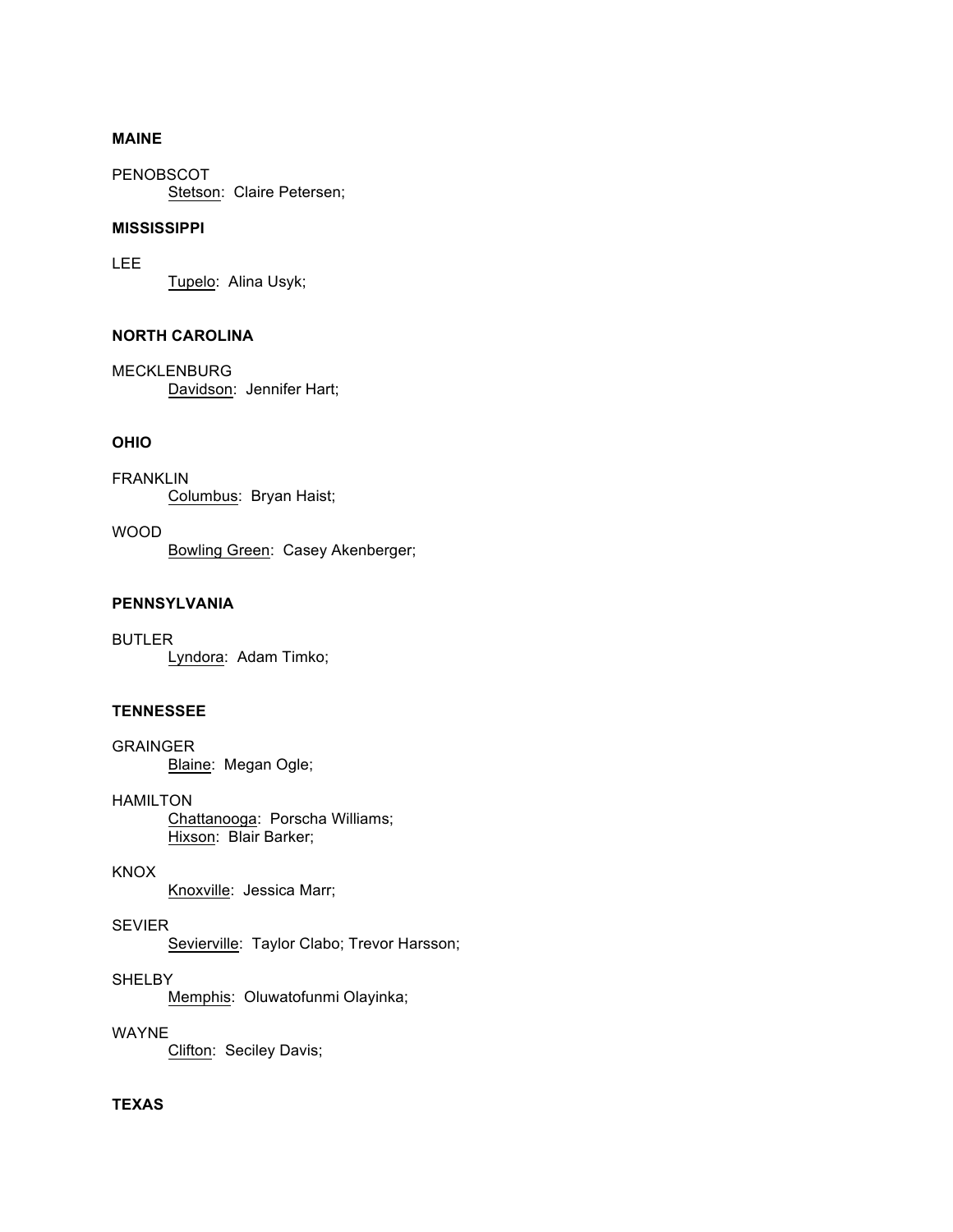# EL PASO

El Paso: Beatrice Limo;

### **HARRIS**

Tomball: Jonathan Irwin;

#### WASHINGTON

Burton: Brandon Muske;

# **VIRGINIA**

YORK

Yorktown: Karin Mans;

### **INTERNATIONAL, BY COUNTRY**

### BRAZIL

Brasilia: Rafael Lowande; Santos, SP 11035-130: Isabella De Barros Vasconcellos Calves;

### CHINA

Jilin: Tianqi Zhao; Shan dong: Meng Ying Ding;

#### ARGENTINA

San Jose, E.R.: Angie Varona;

#### GERMANY

Tuerkenfeld: Benedikt Thalmayr;

# CANADA

Winnipeg, Manitoba: Justine Panchuk;

# NEW SOUTH WALES

Mt Pritchard: Genevie Ulanday;

# **Deans' List Students who earned grade point averages ranging from 3.50 to 3.99 (As and Bs) include:**

# **UNITED STATES**

# **ALABAMA**

AUTAUGA Marbury: Delena Harris;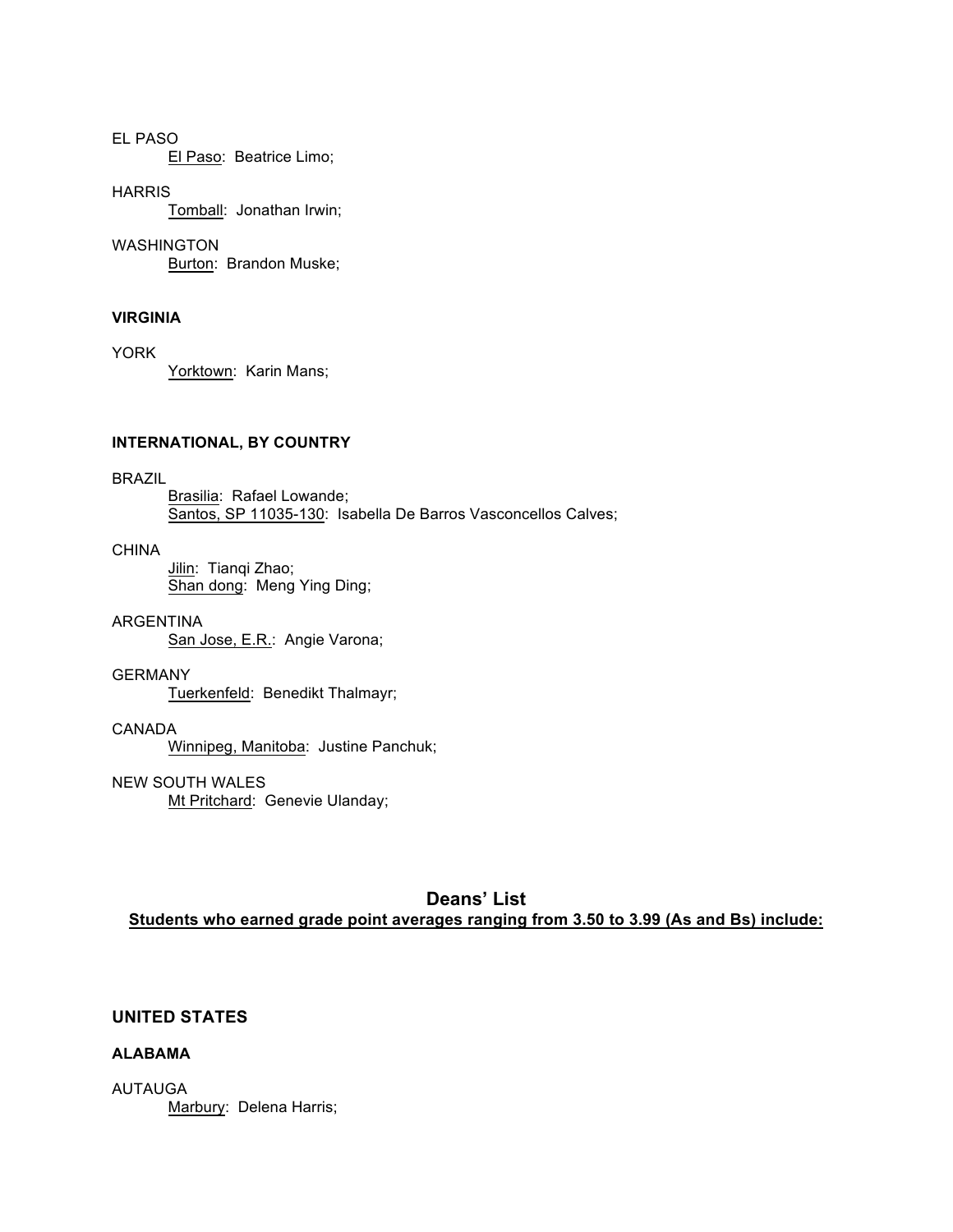Prattville: Chase Cook; Peyton Kelley;

#### BALDWIN

Daphne: Daniel Aleksandrov; Fairhope: Elizabeth Laird;

### BARBOUR

Eufaula: Siran Neal;

# BIBB

West Blocton: Judy Eads;

# BLOUNT

Altoona: Kayleigh Eller; Arab: Kathleen Carson; Blountsville: Kaylie Bynum; Mary Norred; Alexander Tolbert; Hayden: Brendan Fink; Zoe Sitton; Cortlyn Watson; Austin Whitt; Locust Fork: Danielle Mason; Oneonta: Kaelin Davis; Holly Hawkins; Skylar Hinderliter; Remlap: Abbi Checkley; Austin Pearson; Trafford: Kelsey Calvert; Joshua Tawbush; Warrior: Devyn Boatright; Lori Speakman;

#### CALHOUN

Alexandria: Kennedy Christjohn; Hayden Clay; Christapher Deckard; Kelsey Goss; Lauren Griffith; Stephen Smith; Brianna Worthy;

Anniston: JoAnna Allen; Chase Arnold; Ashley Bowden; Richard Branton; Kirstie Brooks; Danielle Buchanan; Matthew Butler; Tatyanna Butts; Latamara Caldwell; Taylor Carmon; Andrew Cebrian; Charles Chastain; Hannah Corbin; Tiffany Deboer; Ashley Douglas; Jessica England; Carolyn Fletcher; Noah Freeman; Stephen Garmon; Chibuzo Harbor; Michael Harvey; Morgan Haywood; Taylor Hollis; Ambriel Houston; Kristen Huey; London Huie; Kathrin Ignelzi; Haley Jenkins; Jared Jones; Michelle Knee; Jasmine Leonard; Hunter Longley; Gregory Lyons; Brady Magouirk; Alex McFry; Ashley McGraw; Cami McKenzie; Megan Mckinney; Brighid Moore; Shemichiko Moore; Carie Pace; Brent Parris; Nikitaben Patel; Amber Patterson; Reyna Ramirez; Melissa Ramsey; Alexis Rogers; Timothy Roszell; Lainey Schmuck; Micaela Serrano; Ashley Smith; David Snellgrove; Taylor Snellgrove; Anna Snider; Megan Snider; Randall Spears; Michael Stelly; Leda Swann; Chelsea Timmons; Micaela Truett; Aubriana Tucker; Melissa Veitengruber; Harlie Vines; Clarissa Williams; DeJordan Williams; Shona Williams; Darian Wilson; Sarah Winston;

Bynum: Madison Prater;

Choccolocco: Laura Fountain;

Eastaboga: Kristin Martin; Lilyanne Phillips; Savanna Williams;

Jacksonville: Camilo Aguado; Osama Aldumaikhi; Wesley Alexander; Mohammad Alkhalaf; Lora Austin; Morgan Barkley; Ashley Barry; Emily Barry; Destiny Barthel; Brandon Bowens; Ann Bradford; Jacob Bramlett; Rebekah Britton; Rebecca Brown; Nathaniel Buckelew; Nathan Bunn; Ryan Campbell; Michael Cardinal; Devin Carter; Jordan Cash; Nathan Cavitt; Kirklin Childs; Christine Cole; Cailee Cole; Erin Coward; Brittany Cozart; Harley Croft; Kaylee Davidson; Lauryn Dawkins; Shanuki Demel; Joseph Dothard; Alexis Duncan; Natalia Esparragoza; Amy Estes; Charles Fall; Erin Feiner; Emily Fincher; Hannah Green; Demetrius Green; William Hamby; Tiearra Hawkins; Kelsey Hayes; Jessica Hill; Megan Hill; Marlie Holcombe; William Hollingsworth; BabaTunde Idumu; Lauren Johnson; Dustin King; James King; Alejandro Kirienko; Kaitlyn Kirk; Jordan Kittrell; Glenda Kon Burley; Michael Langston; Thomas Lawton; Johnny Lin; Melissa Long; Brandy Lowry; Catherine Makofsky; Collins Maroa; Sara Martin; Christina Mitchell; Deoneesha Moore-Torres; Hannah Nelson; Anh Nguyen; Devin Norton; Natalie Ojo; Maria Ortiz; Lydia Pass; Andrew Patrick; Callie Payne; Forrest Pearson; Kaylann Penny; Sarah Petersen; Mallorie Phillips; Trey Phillips; Stephanie Pridmore; James Pritchett; Benjamin Pryor; Raven Ray; Kaitlin Rayburn; Lucas Reaves; William Renfroe; Abigail Roberts; Charles Ryan; Sari Sabouh; Cory Sears; Ignacio Serrano-Vallejo; April Singleton; Savannah Staton; Thomas Stinson; Emily Torruella; Philip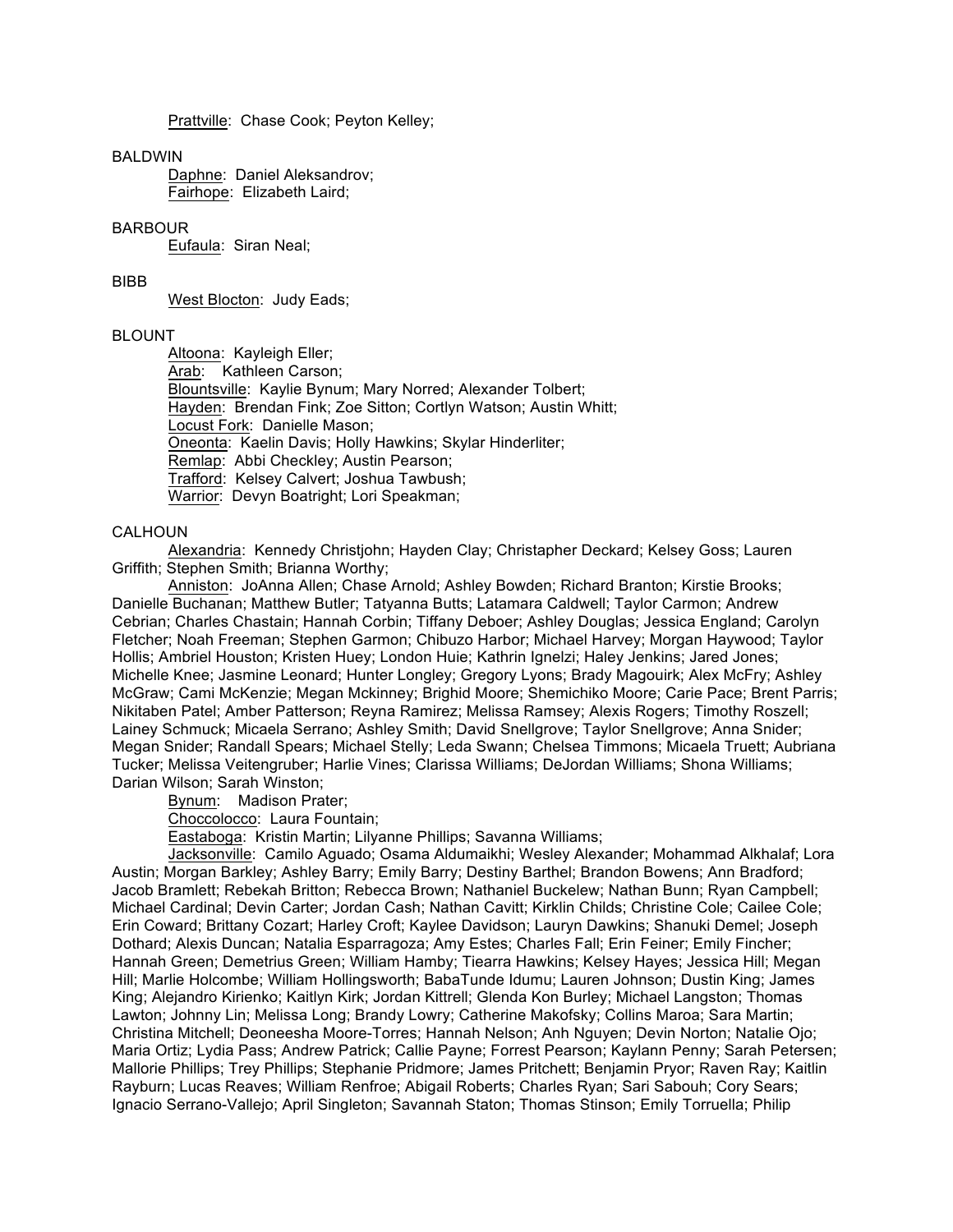Treutel; Jefferson Varner; Dexter Vernon; Madison Villa; Austin Whisenhunt; Rebeca Whitehead; Alex Wilkerson; Rhonda Williams; Morgan Worsham; Yuting Yang;

Notasulga: Kristian Winslett;

Ohatchee: Rebecca Blancher; Brianna Hamby; Tristn Lambright; Sabrina Martin; Peyton Steinberg;

Oxford: Lindsey Birchfield; Loren Cheatwood; Amber Edgeworth; Oscar Guzman-Cruz; Blayne Hyatt; Donna Martin; Maria Martinez; Kerrigan McComb; Joseph McGuire; Andrew Morris; Payton Partridge; Mindy Pettus; Leigha Poore; Colton Prince; Tabitha Romine; Courtney Schmitt; Andrew Shelton; Paige Smith; Katelyn Sparks; Joshua Thompson; Justin Turner; Kamiriel Wall;

Piedmont: Ashley Cherry; Caelan Goss; Christopher Griffie; Aubrey Kirk; Sara Minton; Kelsy Plummer; KayLynn Russell; Brett Thornburg; Brooke Wallace;

Weaver: Nisa Besta; Maya Cunningham; Jordan Falk; Alexandra Glover; Lindsey Grier; Clarissa Grimmett; Taylor Jackson; Chelsea Lloyd; Samantha Pettus; Lauren Reed; Kristin Rivers; Madison Welch; Jacob Wilson;

Wellington: Lucretia Battles; Madelaine Elam; John Gillam; Dalton Goode; Haley Hayes; Dillon Hicks; Mendi Lash; Caledonia Norton; Savannah Spaulding;

#### **CHAMBERS**

Lafayette: Shamila Davis; Lanett: Chelsea Carlisle; Tiana Jackson;

#### CHEROKEE

Cedar Bluff: Geoffery Beck; Matthew Gayler; Steven Goff; Haley Haney; Jacob Whitmire; Centre: Jordan Bandini; Madison Brannon; Dalton Colbert; January Gable; Owen Gilbert; Molly Hale; Kristen Nelson; Ruth Staggs; Brooke Wood;

Gaylesville: Katy Hall; Christian Nelson; Kyndal Sanford;

Leesburg: Abby Jimmerson; Taylor Lowe; Stephen Trego;

Piedmont: Austin Anderson; Reece Anderson; Andrew Benefield; Darby Bryant; Justin Cottrell;

Hali Dickeson; Allyson Ivey; William Penton; Dallas Smith; Madeleine Warren; Allison Wood;

Spring Garden: Matthew Mullinax;

### CLARKE

Thomasville: Ciera Hudson;

# CLAY

Ashland: Nicholas Epperson; Joshua Hester; Kade Norred; Cragford: Colin Crawford; Lineville: Jennifer LaShall; Morgan Rudy; Miranda Seymour; Brandi Sprayberry;

#### CLEBURNE

Fruithurst: Hope Brown; Jarrod Cordel; Jerica Thielsen; Jonathan Williams;

Heflin: Macey Carlile; Savannah Draper; Eric Larsen; Kasey Price; Cheyenne Stavely; Trenton Townsend;

Muscadine: Jacob Holt; Ranburne: Brittney Langley; Allison Mobley;

#### COLBERT

Muscle Shoals: Ja'Nasia Fort; Sheffield: Joshua Foust;

#### COOSA

Goodwater: Nekedra Swain; Kellyton: Celine Mckinney;

# **CULLMAN**

Baileyton: Joshua Wilson;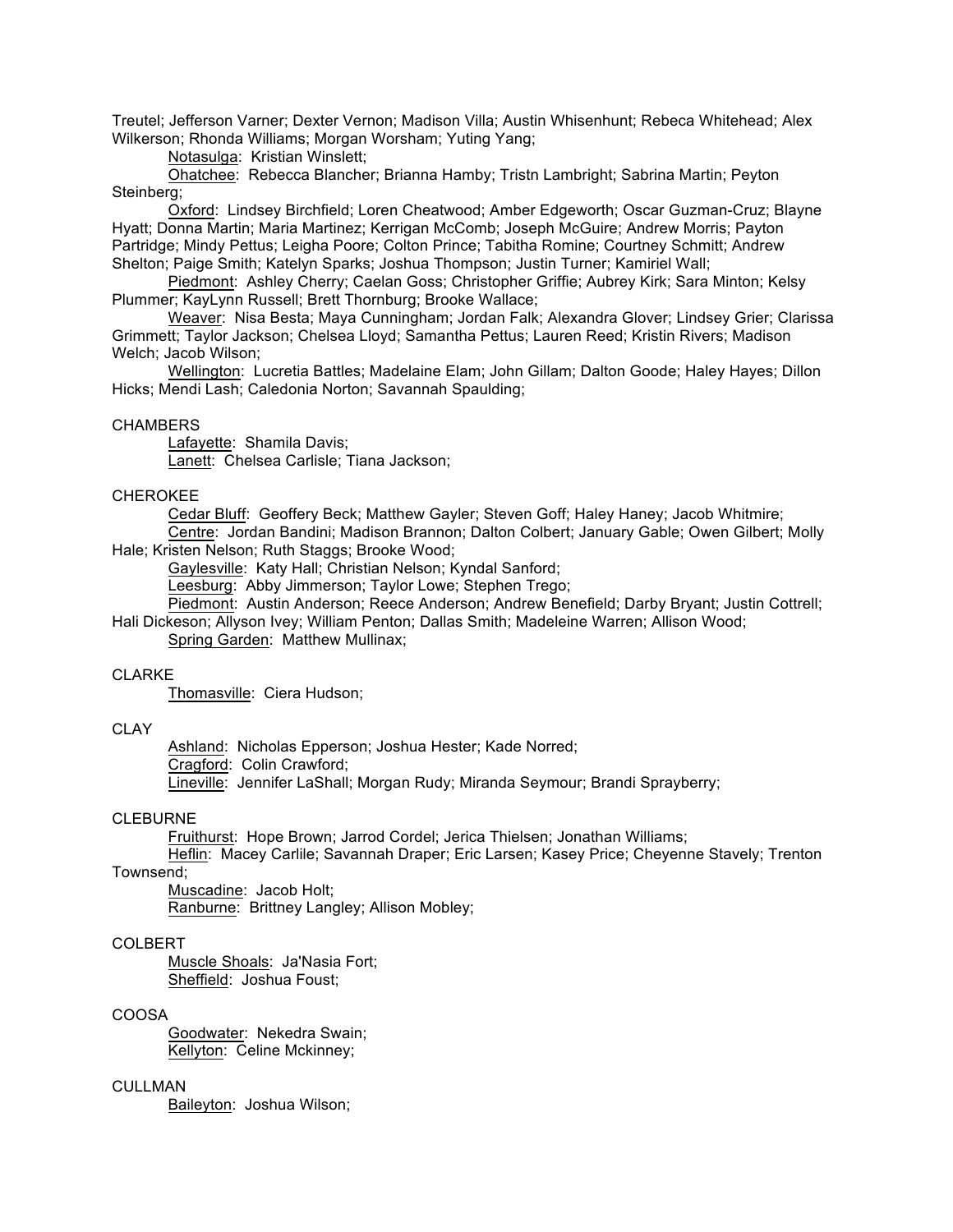Cullman: Jacob Bentley; Tyler Glenn; Cadi Oliver; William Pearson; David Shutt; Hanceville: Keva Bostic; Ashley Nall; Aaron Peeples; Joppa: Logan Allen; Vinemont: Lanson Jones; Natalie Millar;

#### DALLAS

Selma: Jannie Thomas;

#### DEKALB

Collinsville: Vanessa Marroquin; Meghan Parker; Seth Phillips; Luis Segura; Crossville: Allison Anello; Christopher Brown; Brett George; Kaley Sawyers; Ryan Smothers;

Brandon Terrell; Paul Terrell;

Flat Rock: Traye Meadows;

Fort Payne: Paige Ashley; Jessica Cagle; Avery Gibbs; Coleton Justice; Kirbi Kuykendall; Jacob Owens; Raven Pangle; William Skaggs;

Henagar: Megan Crabtree;

Mentone: Amelia Saferite; Brooklyn Wright;

Rainsville: Christopher Colvard; Roberto Francisco; Taylor Pack; Lauren Powell; William Pruitt; Sylvania: Edith Aguilar; Jesslan Sharp;

#### ELMORE

Deatsville: Corbin Shaw; Equality: Jesse Weeks; Wetumpka: Lauren Waid;

# **ESCAMBIA**

Brewton: Ramon Castro;

#### ETOWAH

Altoona: Guy Baker; India Steele;

Attalla: William Anderson; Monroe Beasley; Rebekah Beasley; Joshua Bobo; Benjamin Carson; Mackenzie Farley; Rachyl Kelley; James Lowry; Miranda New;

Boaz: Kristi Cunningham; Dayleigh Dorsett; Devan Dorsett; Arlene Flores; Mary Foster; Dustin Fox; Emma Towns; Madison Wood; Aleksandra Zielinska;

Gadsden: Andrew Abercrombie; Emma Ables; Haley Aultman; Quintan Brothers; Paige Bullard; Cody Burgess; Seth Carnes; Geoffrey Chambers; Courtney Chatman; McKenzie Clark; Paul Costa; Tanner Dixon; Dean Dodson; Nicholas Doyle; Joshua Duckworth; Kassey Earnest; Fatima El-Khatib; Fabree Freeman; Nicholas Gaghen; Katelyn Gentry; Joseph Gilley; Paul Gilley; Cody Harrell; Alexandra Johnson; Megan Lancaster; Anna Lane; John Mayfield; Quanitha Melson; Logan Ogle; Anna O'Leary; Russell Payton; Colton Penrod; Brandon Phillips; Nicholas Reaves; Alexis Smith; Andrew Smith; Victoria Smith; Alexandra Solomonik; Dustin Stephens; Ariel Tidwell; Reginald Tillis; Tiffany Tucker; Taja Underwood; Annie Waldrop; Elizabeth White; Alexandra Williams; Rebecca Williams; Sydney Wilson;

Glencoe: Adrian Baker; Joseph Bright; John Gorham; Jessica Heath; Kelsey Hemrick; Hollie Ivey; Lacey Lemons; Keshawn Long; Michael McVoy; Phillip Moon; Jamon Phillips; Dylan Stone; Reece Wagnon; Autum White;

Hokes Bluff: Rebecca Blakney; Stephanie Connell; Kathryn Cooper; Dylan Drake; Miranda Fairel; David Franklin; Jacob Ingram; Emilee Jenkins; Nicholas McKee; Malory Moland; Leigha Pollard; Murrell Shields; Jamie Spraggins; Lucas Taliaferro; John Walker;

Rainbow City: Michelle Bates; Jacob Battles; Jordan Beasley; Breanna Fickle; James Fox; Thomas Murphree; Bayleigh Phillips; Vasti Vanhook; Alex West; Kathryn Williams; Elizabeth Wooten; Brian Yopp;

Southside: Gabriel Alvarez; Abby Brasher; Lauren Collett; Shelby Epps; Katie Finlayson; Autumn Hamm; Whitney Hamm; Bobby Hayes; Joseph Holloway; Barbara Howard; Austin Lovelace; Hayley Lovelace; Lauren Moman; Heather Newton; Chandler Norris; Collyn Roberts; Jayne Sealy;

# FAYETTE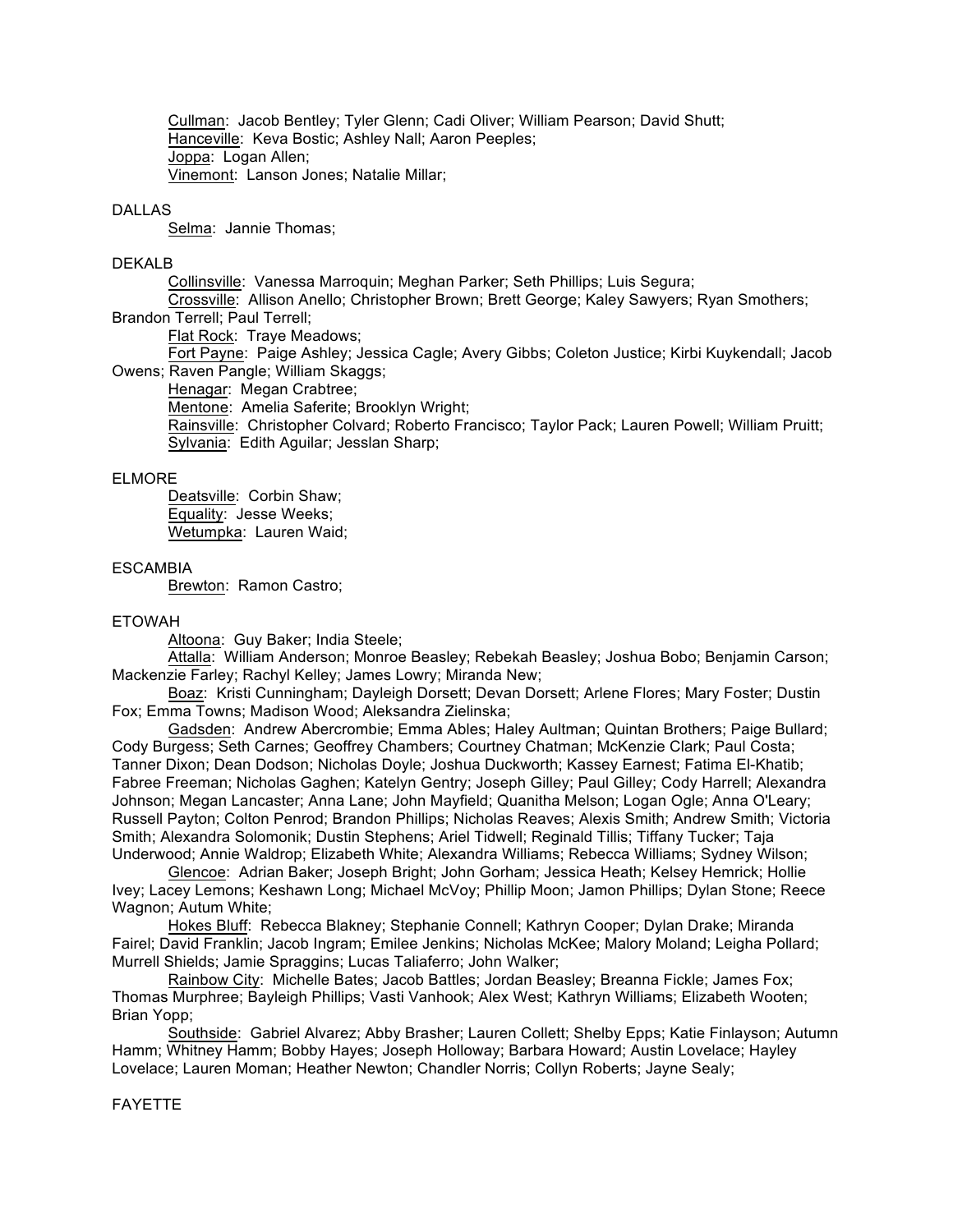Fayette: William Burkhalter; Clement Dikoko;

#### **GENEVA**

Kinston: Victoria Paul;

#### **HENRY**

Abbeville: Ashanti Rhodes;

## **JACKSON**

Bridgeport: Amanda Hughes; Bryant: Amanda Ballard; Higdon: Zebulon Reece; Hollywood: Bradford Nevels; Pisgah: Lauren Bryant; Scottsboro: William Caraker; Jeremy Cunningham; Haley Hicks; Stevenson: Carrigan Hicks; Mallory Kirk; Seth Rowe;

#### **JEFFERSON**

Adamsville: Erin Wallace; Bessemer: Darius Jackson; Sarah White; Birmingham: Jaylin Daniel; Diamond Ford; Robert Green; Breana Hughes; Jade' Ishman; Xavier Kirksey; Mary Lambert; Jessica Leano; Texanna Moore; Jasmine Ward; Daija Watson; Center Point: Wilnesia Golden;

Dora: Gabriel Colvert; Autumn Fuller;

Fairfield: Brittany Bell; Nakesha Willis;

Forestdale: Jalia Wilkins;

Fultondale: Allen Donaldson;

Homewood: Benjamin Oglesby; Jeremy Watson;

Hoover: Nalo Bowman; Aaron Branham; Tykesha Burrell; Sarah Dickey; Patrick Leblanc; JerCorey Pickens; Taylor Williamson;

Hueytown: Alexandra Partridge; Mc Calla: Breana East; Mount Olive: Pavel Kozlov; Adam Lucas; Pinson: Tyler Fitzgerald; Jane Martin; Lauren Powers; Tyler Shankles; Alexander Smith; Pleasant Grove: Lewis Heard; Trussville: Tyler Bradford; Karli Estock; Jacob Roberson; Joseph Roberts; Kimberly Tankersley; Vestavia: Dalton Campbell; Thomas Watts; Warrior: Savannah Rice; Taylor Sloan; Landon Smith;

#### LAUDERDALE

Florence: Tamara Crenshaw; Lauren Wicker; Rogersville: Tanya Thornton;

#### LAWRENCE

Danville: Wyatt Adair; Moulton: Amberley Echols; Trinity: Bianca Holmes;

# LEE

Auburn: Christopher Chappelka; Antron Hart; Opelika: Tyler Jones; Jordan Scroggins;

# LIMESTONE

Ardmore: Morgan Collins; Madison: Savanah Booker; Leon Jones; Rebekah Palmera;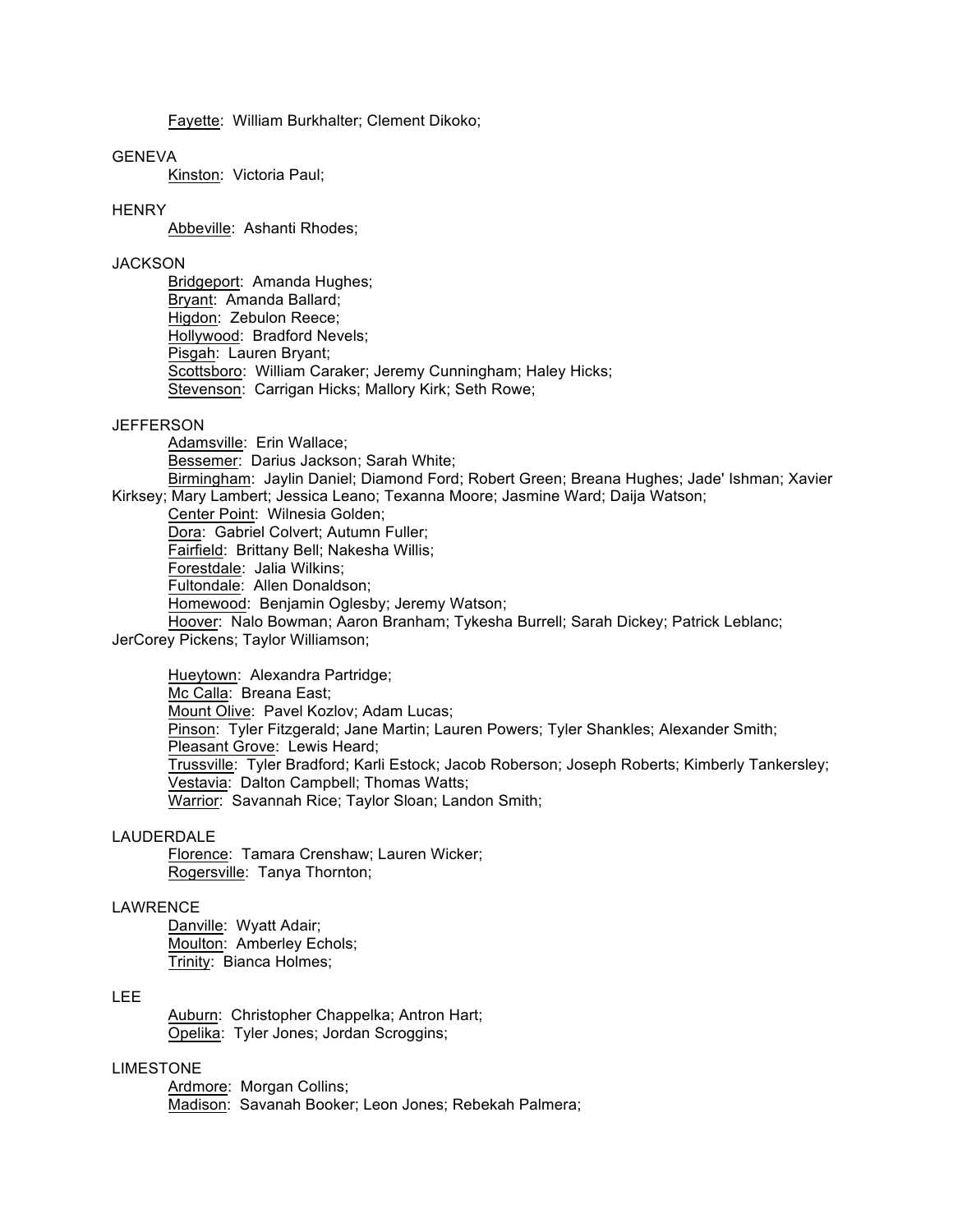#### MADISON

Brownsboro: Demi Vanderwerff;

Harvest: Bryan Chamblee; Karl Kiesler; Katelyn McKay; Sierra Perkins;

Hazel Green: Cody Glass; Anna Turbeville;

Hunstville: Nadia Turner;

Huntsville: Abigail Clausen; Katherine Dixon; Garrett Farmer; Te'Keisha Fletcher; Clara Freeman; Natasha Jackson; Michael McCreless; Deonna O'Neal; Brooklyn Patty; Racquel Putzier; Benjamin Seabrook; Tiffiany Tindall; Matthew Tucker; Darien Vechinski; Caleb Yarbrough;

Madison: Bridgette Finlaw; Benjamin Stanger;

Meridianville: Kourtney Burwell; Crystal Graham; John Hatch; Nicholas Nelson; Devon Potter; Toney: Madison Kelly; Jennifer Shaw;

#### MARENGO

Demopolis: Susanna Speegle; Linden: Victoria Dickie;

#### MARSHALL

Albertville: Lindsey Barkley; John Bates; Halea Carr; Amin Contreras; David Crawford; Camila Dean; Casey Dunsmore; Elizabeth Epperson; Leanna Fleming; Melchora Garcia; Preston Graben; Erika Guevara-Martinez; Sarah Hayes; Andy Hoang; Mallory Holter; Courtney Mason; Jade McCurdy; Luis Patino; Andrew Petty; Elizabeth Tidwell; Emily Trussell; Jacob Van Slyke; Joyce VanHenderson; Caelyn Vinson; Victoria Waldrop; Lindsey Wilson; Noah Zych-Goodwin;

Arab: Joshua Bailey; Kyle Clark; Joel Haney; Kortni LaRue;

Boaz: Taylor Benson; Hannah Conley; Matthew Cook; Tyler Freeman; Cheyenne Grant; Jacob Hambey; Taylor Hilley; Mark Miller; Emily Pyatt; Jordan Shirey; Keely Smith; Hope Watkins; Cheryl Winfrey;

Grant: Bonnie Aguirre; Nathan Rogers; Morgan Sweatman;

Guntersville: Ryan Carroll; Anthony Caviness; Triston Charles; William Daniel; John Dollar; Katie Fossett; Kristin Fossett; Alyssa Fulenwider; Bobby Hopper; Brianna Norrell; Kelsey Stoddard; Samuel Tidmore; Hannah Warren; Rachel White; Sarah Wood;

Union Grove: Bethany Campbell; Cieara Hitt; Bethany Kennedy; Brittney Moore;

### **MONTGOMERY**

Montgomery: Haley Davis; Aisha Holley; Joshua Russell; Pike Road: John Mackey;

#### MORGAN

Danville: Heather Holladay;

Decatur: Blake Bernabo; Taylor Franks; Laceys Spring: Catherine Brown; Emily Calvert; Adriana Smolik; Haley Steadham; Somerville: Seth O'Neal; Dakota Yarbrough;

# RANDOLPH

Roanoke: Joshua Pike; Sha'Bria Swanson; Wadley: Brooklyn McCain; Wedowee: Eric Blaskowski; Andrew Lovvorn; Leah Strain;

### RUSSELL

Phenix City: Troy Jackson; Nathan Pell;

#### SAINT CLAIR

Ashville: LaQuandra Cochrian; Kelcie Cross; Jamie Dollar; Corbin Ensey; Ervin Moss; Stevie Owen; Hannah Tolbert;

Cropwell: Abbye Mathis; Shawnette Richey; Moody: Leah Breland; Ashley Jolley; Lindsay Roberts; Kimberly Woods;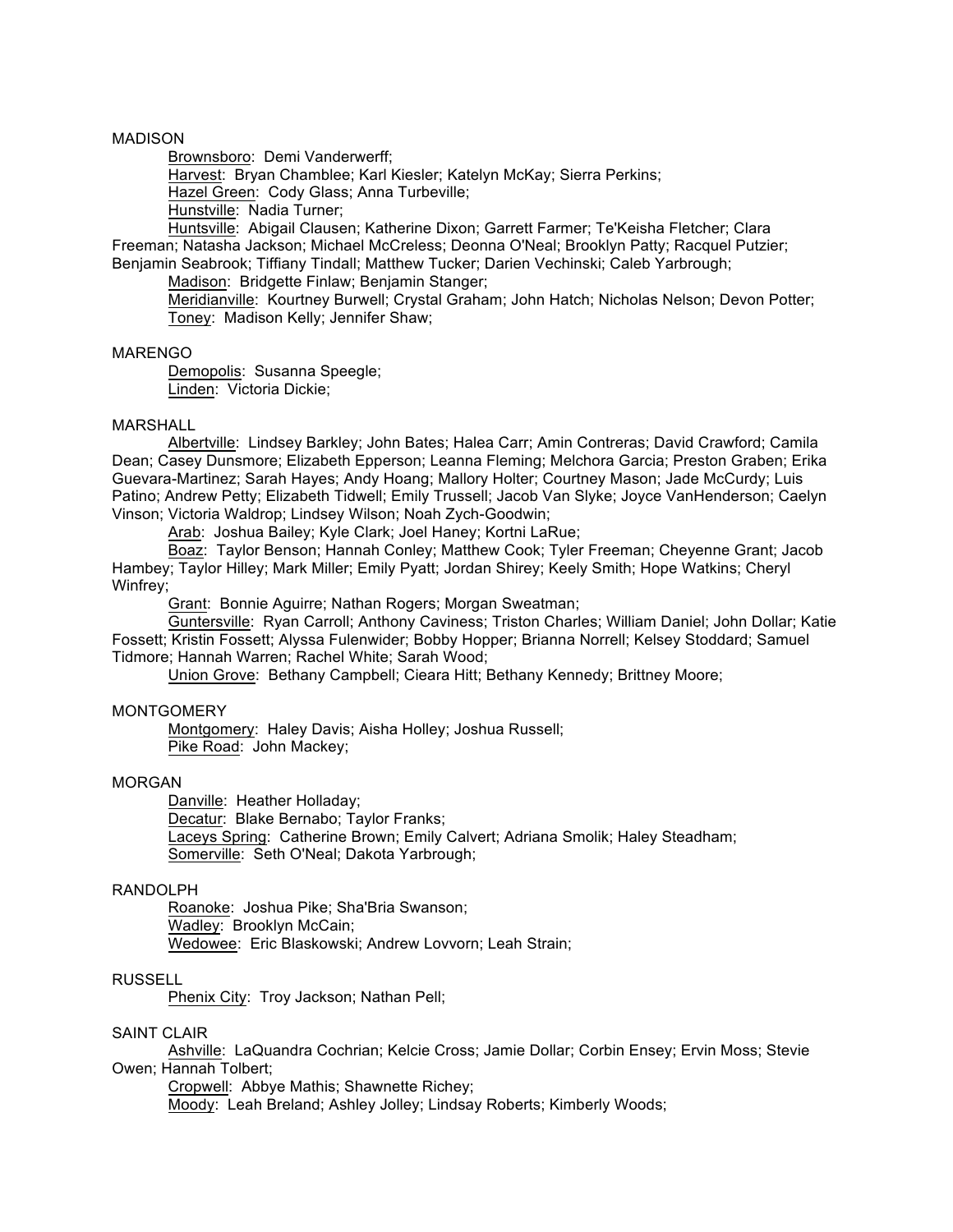Odenville: Samantha Blalock; Courtney Cosby; Meghan Germek; Jesslyn McCullough; Philip Murray; Savannah Slater; Breana Thomas;

Pell City: Adam Butler; Helen Companion; Kayley Davis; Tiffany Gallegly; Kasey Gamble; Jordan Mitchell; Jennifer Porterfield; Jessica Reaves; Shelby Weaver;

Ragland: Emily Church; Nicholas Ford; Sawyer Merritt; Springville: Kylie Minton; Kala Skinner; Jonathon Smith; Kaleb Sweatt; Melody Weldon; Steele: Justin Bearden; Kristen Obarr; Jacie Tipton; Trussville: Jeffrey Cole; Summer Isbell; Wattsville: Brandalin Barnhill;

### **SHELBY**

Birmingham: Jasmine Burns; Shelby King; Lemonte Long; Joseph Moore; Calera: Emily Sanders;

Helena: Wendy Dendy;

Hoover: Robert Spears;

Pelham: Brooke Henderson;

Shelby: Gabrielle Wilson;

#### SUMTER

Cuba: Lakita Gibbs;

## TALLADEGA

Alpine: Matthew Ferrell;

Eastaboga: Levi Brewer; Christina Cotton; Jacob Ragan;

Lincoln: Luke Britton; Fang Chen; Jaimie Cote; Matthew Haney; Christopher Mitchell; Shannon Rudick; Fantasia White;

Munford: TeAsia Cunningham; Jessica Daily; Ashley Huter; Ashley Judkins; Britney Williamson; Oxford: Jordan Bertram; David Dillard; Hannah Gay; David Miller; Katelyn Sheffield; Summer Troxel; Jacob Uhrin; John Wippler;

Sylacauga: Amy Dennis; Kristi Hamlet; Abbie Patterson; Emma Silla; Philip Tice;

Talladega: Jayci Adams; Britney Allen; Joshua Blumenschein; Mikita Chatman; Rebecca Cook; Katherine Doyal; Angelina Ford; Becca Fuller; James Germany; Diana Lee; Dylan Ochoa; Andrea

Thompson; Stephen Uptain; Joshua Warren;

# TALLAPOOSA

Alexander City: Bryant Horn; Sharece Hunter; Kemily VanHouten; Camphill: Autumn White; Dadeville: Brooklyn Floyd; Kiona Harris; Nicholas Johnson;

#### TUSCALOOSA

Northport: Jonathan Fonbah; Tuscaloosa: Brian Ezell; Destiny Jordan; Audrey Lawrence;

# WAI KFR

Cordova: Pierce Herron; Jasper: Calah Burton;

#### WINSTON

Jasper: Brittney Williams;

## **ARKANSAS**

**WILCOX** Camden: Spring Adair;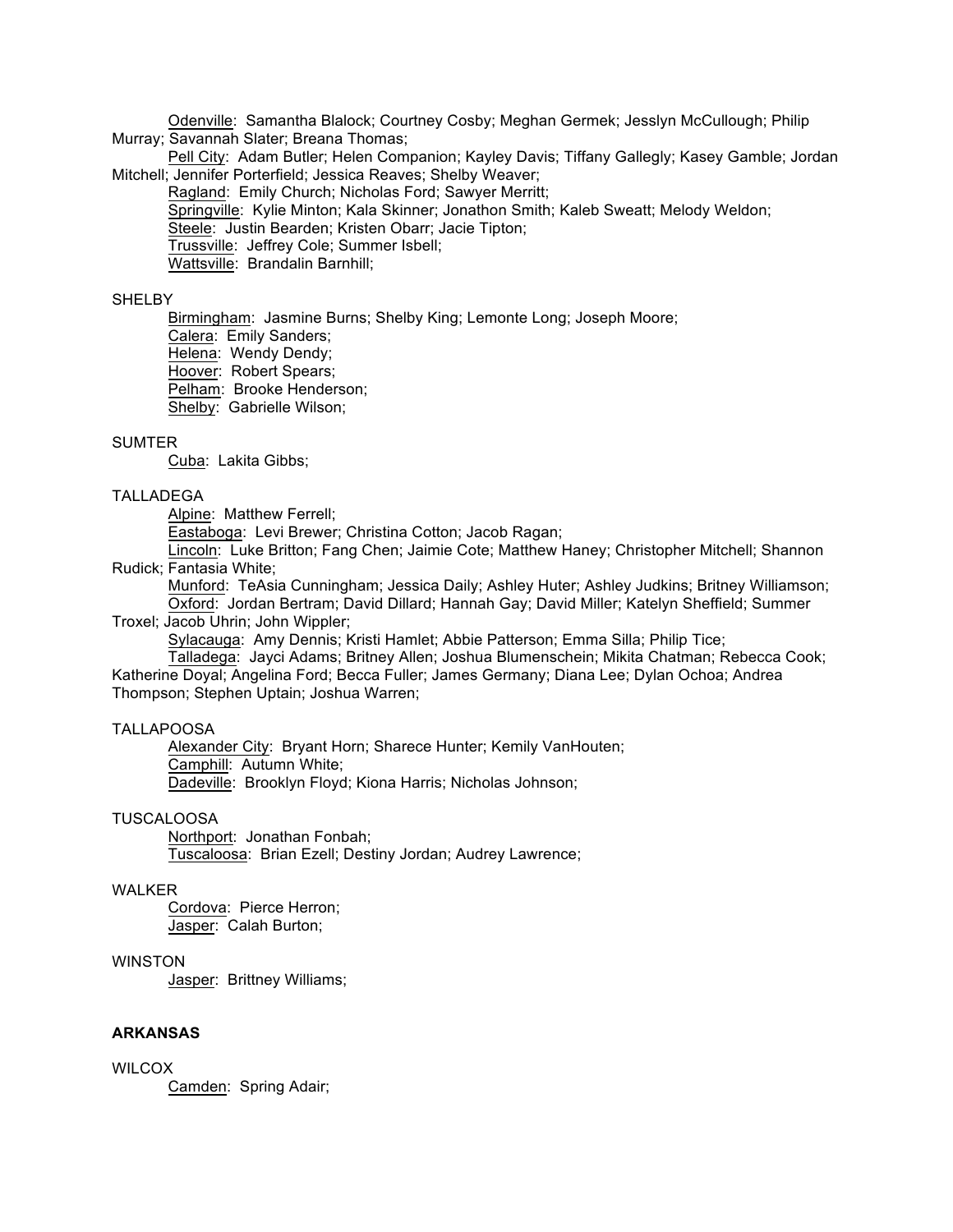# **CALIFORNIA**

LOS ANGELES Agoura Hills: Malcolm Gordon; Sun Valley: Will Pyburn;

# **COLORADO**

EL PASO Colorado Springs: Kimberly Krutsinger;

# **FLORIDA**

COLUMBIA Lake City: Jayce Barber;

HILLSBOROUGH Lutz: Jennifer Astell;

**JACKSON** Graceville: Mark Thrower;

# LEON

Tallahassee: Earl Calloway;

OKALOOSA

Fort Walton Beach: Justin Vaughn;

# **GEORGIA**

BALDWIN

Milledgeville: Kathryn Babb; Brentavious Cooper;

BARTOW

Cartersville: William Adams; Erin Crawford; Hillary Harris; Samantha Patterson; Anna Prather; Kayla Thacker;

Taylorsville: Savanna Scroggins; Claire Stover;

# CALHOUN

Ringgold: Savannah Climer;

# CARROLL

Carrollton: Kalyndre Liston; Hayley Sims; Temple: Koree Martin;

# CATOOSA

Ringgold: Kayla Haynes; Colin James;

# CHATTOOGA

Cloudland: Haley Murray; Lyerly: James Bryant; Xavier DeKarske;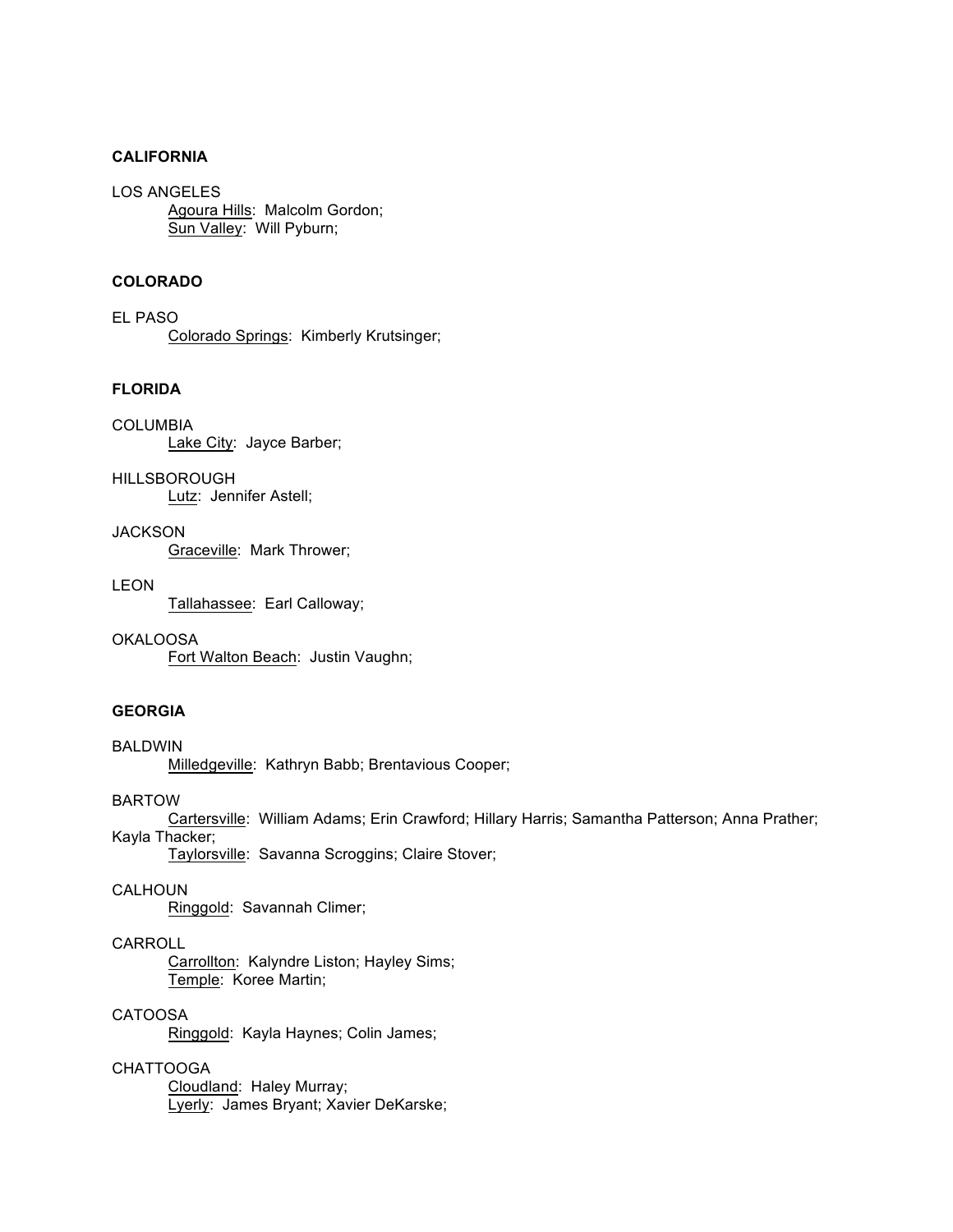Summerville: Tabatha Adams; Michael Mosley; Trion: Joseph Croy; Erin Whited;

# CHEROKEE

Canton: Corey McAllister;

#### CHEROKEE

Waleska: David Grimsley; Woodstock: Joel Clevenger;

# CLAYTON

Hampton: Emily Dunn; Jonesboro: Rashaad Harper;

### COBB

Acworth: Amy Meehan; Bryant Myers; Camille Vaughn; Austell: Olivia Bennett; Sarah Brown; Kennesaw: Jaryd Reese;

Marietta: Alexandra Black; Tiffani Bostek; Cory Bradley; Alex Christensen; Anyce Craig; Nicole Johnson; Jordan Mitchell; Brett Sutherland;

Powder Springs: Madison Griffith; Hannah Sessoms;

# COLUMBIA

Evans: Alexander Beverly;

# COWETA

Newnan: Marissa Morgan; Christopher Womack; Senoia: Carly McKnight; Sharpsburg: Ryan Fagerstrom; Joshua Spratlin;

### DOUGLAS

Douglasville: Autumn Cole; Ivy Garrett; KeAndre Kelly; Katelyn McGraw; Winston: Victoria Attison; Bailie Holmes; Victoria Wills;

# FLOYD

Aragon: Destiny Forsyth;

Armuchee: Addie Hardy;

Cave Spring: Phebe Hagins;

Lindale: Laura Dempsey;

Rome: Megan Arthur; Cameron Born; Isaac Bradley; Brady Drake; Alexandria Fuller; Jeffery Huether; Jessica Peach; Kacey Roberson; John Seabolt; Autumn Smith; Jamie Studdard; Nolan Thompson;

Silver Creek: Thomas Casey; Haley Mullen; Michael Trammell; Kaitlyn Williams;

#### FORSYTH

Cumming: Ty Anderson; Meghan Lee; Ryan Ryke;

### FULTON

Atlanta: Jordan Rutledge; Aria Wilkerson; Fairburn: Alicia Weatherspoon;

# GILMER

Ellijay: Haley Stansky;

# **GORDON**

Calhoun: Ansley Gayton;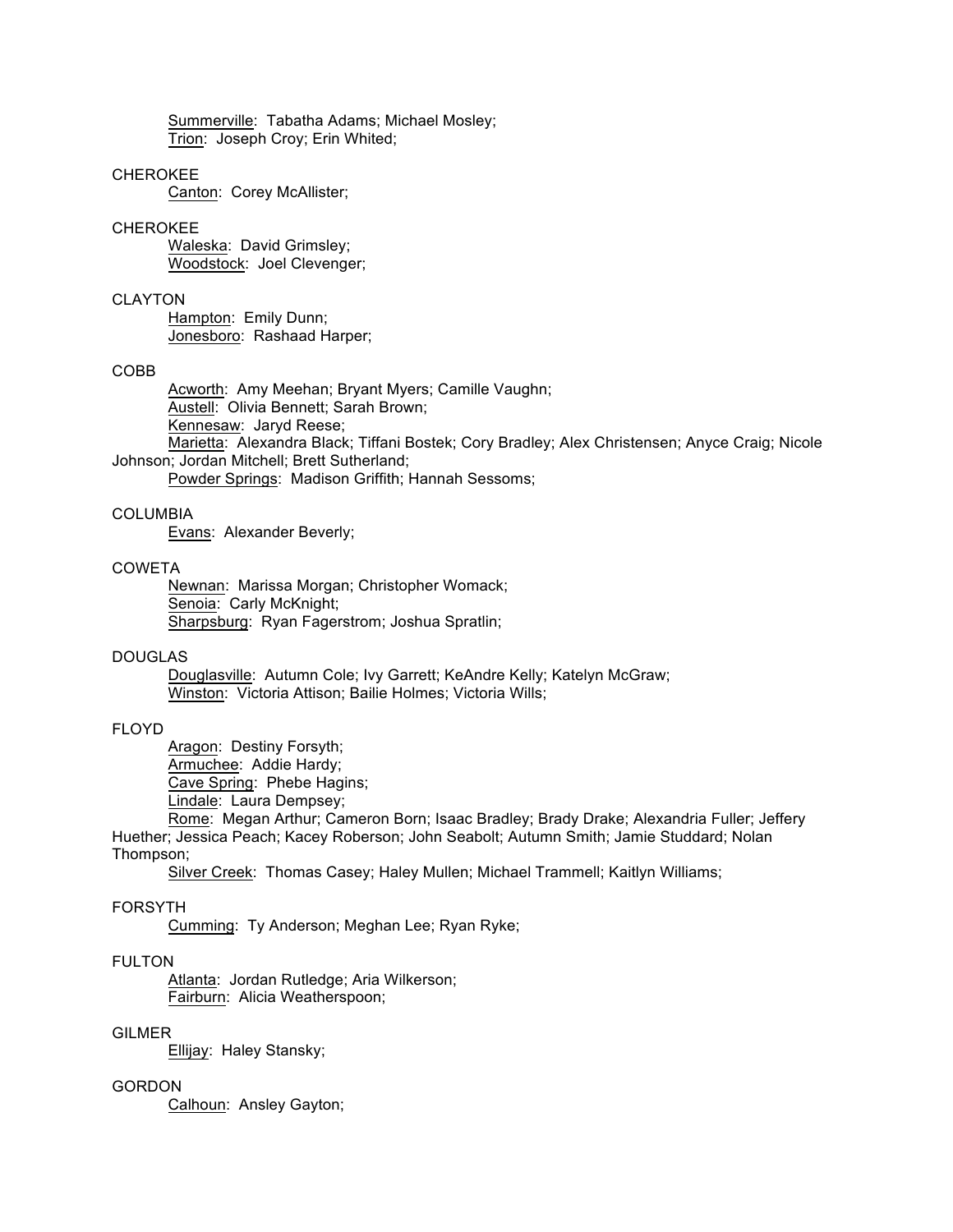# **GWINNETT**

Buford: Brianna Roberts; Lawrenceville: Courtney Conley; Nicholas Morrison;

#### HARALSON

Bremen: Dylon Blackwelder; Emily Connor; Laura Sewell; Tallapoosa: Peter Abney;

# **HENRY**

Locust Grove: Michael Johnston; McDonough: Ashlee Crouch; Sarah Dotterweich;

# JEFF DAVIS

Hazlehurst: Trace Haynes;

## LEE

Leesburg: Carsen Taylor;

#### MURRAY

Chatsworth: August Sturgill;

# PAULDING

Dallas: Ashlee Goff; Dalton Lee; Amy Spruill; Anna Whitworth; Emily Willingham; Bryce

# Youmans;

Hiram: Sion Brunson; Natalie Forte;

### **PICKENS**

Jasper: Kelsey Smith;

#### ROCKDALE

Conyers: Amber Owens;

# THOMAS

Coolidge: Bryana Scott;

# WALKER

Chickamauga: Elizabeth Haney; Flintstone: Milton Bunn; La Fayette: Caleb Howard; Rock Spring: Sidney Baker;

# WHITFIELD

Cohutta: Miranda Helton; Dalton: Nickolas Walker; Rocky Face: Mary McCutcheon;

# **ILLINOIS**

# COOK

Elk Grove Village: Kelly Naughton;

# **GRUNDY**

Morris: Laney Torkelson;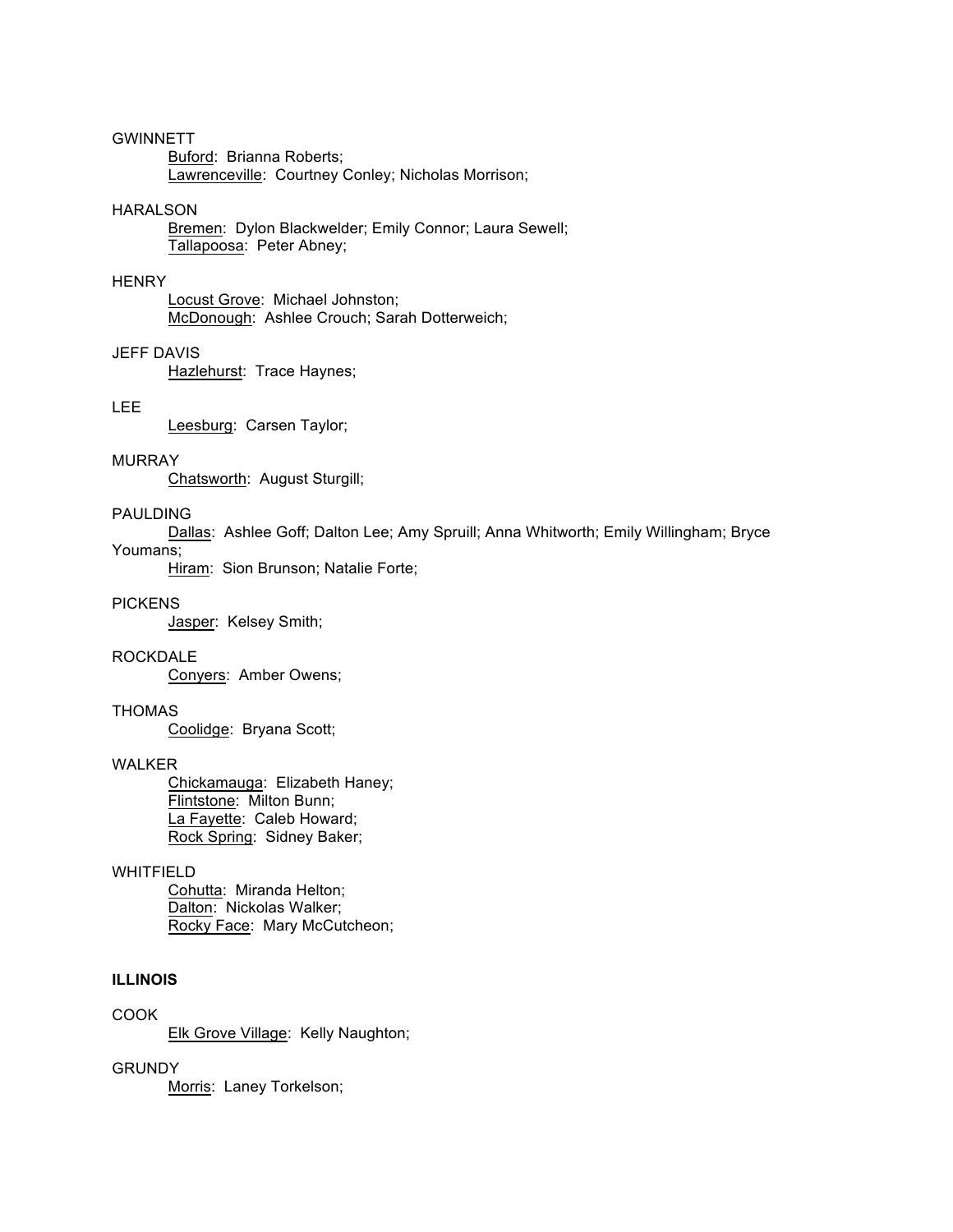# **KENTUCKY**

GRANT Dry Ridge: Taylor Uebersetzig;

GRAVES Mayfield: Katie Thomas;

# **LOUISIANA**

ST JOHN THE BAPTIST Reserve: Ra'Shad Green;

# **MISSISSIPPI**

HANCOCK Kiln: Joy Borchert;

**JACKSON** Ocean Springs: Sadey St. Amant;

RANKIN Brandon: Kayla Thompson;

WARREN Vicksburg: Adam McGahey;

# **NORTH CAROLINA**

NASH Rocky Mount: Madalyn McRae;

# **NEW YORK**

**CHENANGO** Sherburne: Jeffery Harter;

# **OHIO**

LUCAS Toledo: Zachary Flynn;

# **OREGON**

MARION Silverton: Olivia Dahl;

# **SOUTH CAROLINA**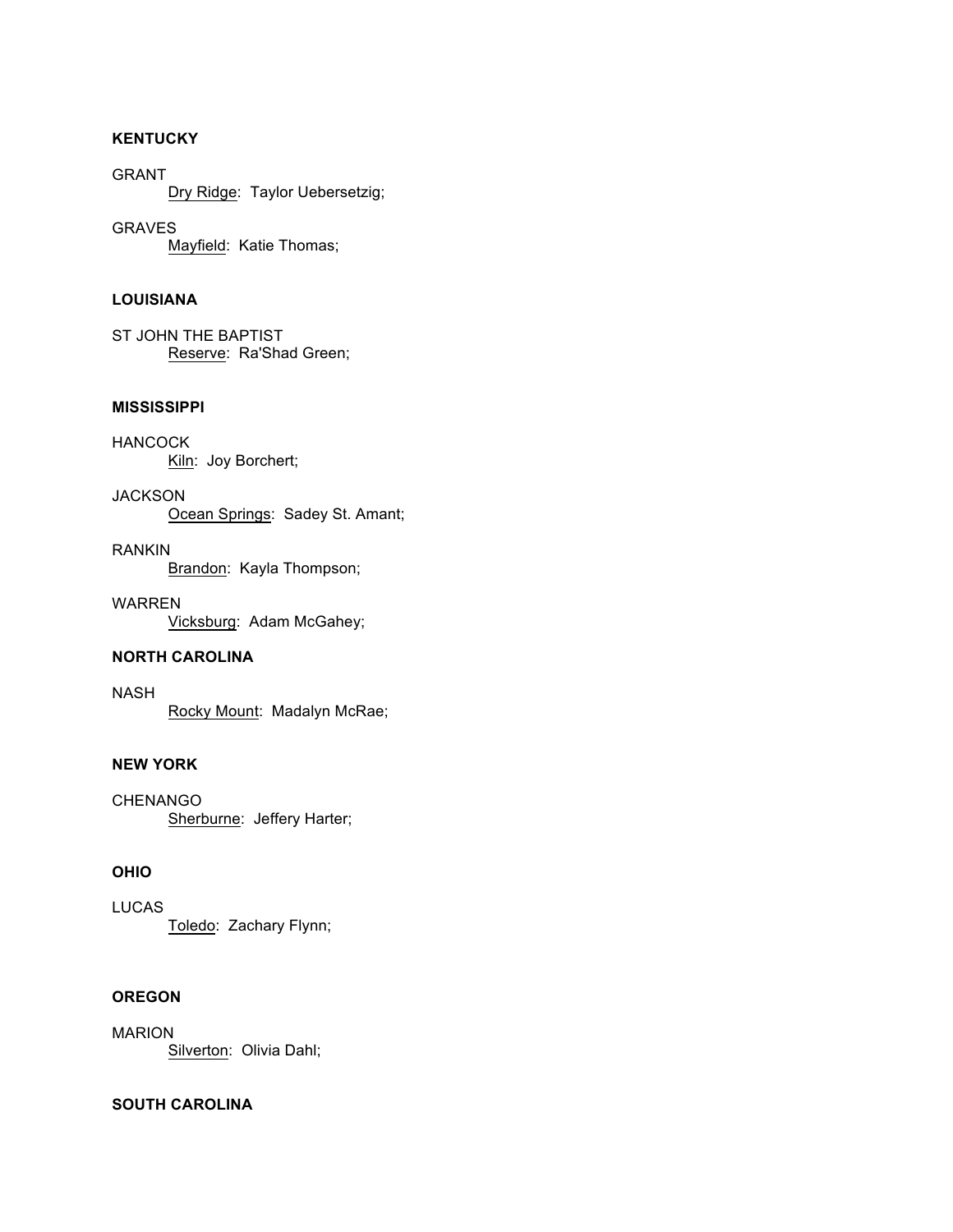# GREENVILLE

Greenville: Emilee Cabaniss;

# JASPER

Hardeeville: Aaron Stiney;

### **TENNESSEE**

**GILES** Pulaski: Matthew Whitfield;

RUTHERFORD Murfreesboro: Katherine Leslie;

WILLIAMSON Franklin: Jared Davis;

# **TEXAS**

AUSTIN Bellville: Hannah Kirk;

**HARRIS** Kingwood: Kelsey Bright;

TAYLOR Abilene: Chris George;

# **VIRGINIA**

FAIRFAX Centreville: Heather Lynn;

ROANOKE Roanoke: Leticial-Sandra Tientcheu;

ROCKINGHAM Harrisonburg: James Jewell;

HAMPTON Hampton: Zoie Stefko

# **INTERNATIONAL, BY COUNTRY**

#### **BRAZIL**

Indaial - SC: Vinicio Andre Hadlich;

# **CANADA**

Calgary, Alberta: Mackenzie Bellows; Nicola Dominikovich; Stephen Payne; Toronto, Ontario: Danelle Lindo;